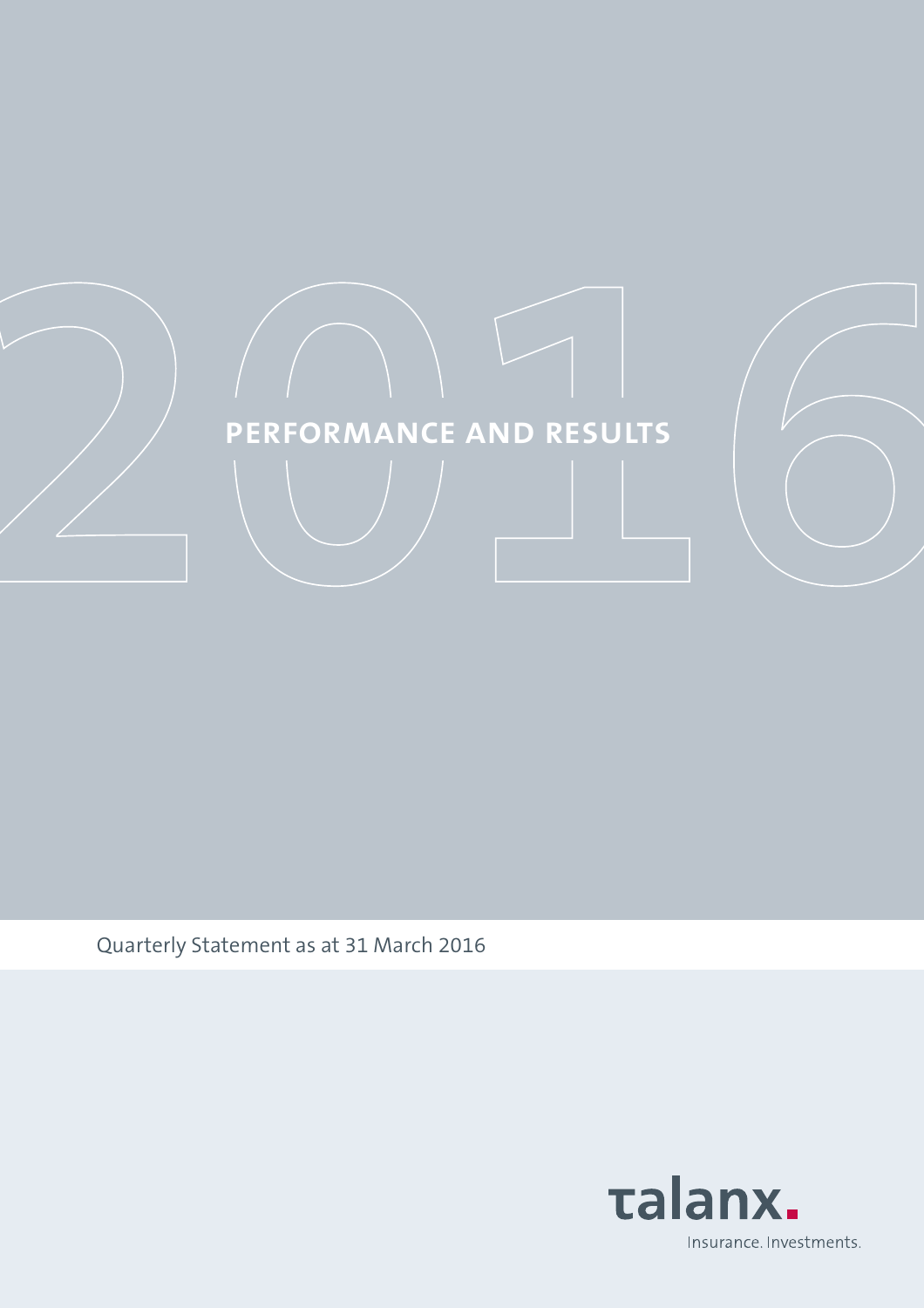# **THE TALANX GROUP AT A GLANCE**

#### **GROUP KEY FIGURES**

|                                                                                              | UNIT               | Q1 2016        | Q1 2015        | $+/-%$     |
|----------------------------------------------------------------------------------------------|--------------------|----------------|----------------|------------|
| Gross written premiums                                                                       | <b>EUR MILLION</b> | 8,995          | 9,440          | $-4.7$     |
| by region                                                                                    |                    |                |                |            |
| Germany                                                                                      | %                  | 36             | 37             | $-1.0$ pt. |
| United Kingdom                                                                               | $\%$               | 8              | 9              | $-1.0$ pt. |
| Central and Eastern Europe (CEE), including Turkey                                           | $\%$               | $\overline{7}$ | $\overline{7}$ | $- pt.$    |
| Rest of Europe                                                                               | $\%$               | 16             | 15             | $+1.0$ pt. |
| <b>USA</b>                                                                                   | $\%$               | 13             | 11             | $+2.0$ pt. |
| Rest of North America                                                                        | $\%$               | $\overline{2}$ | $\overline{2}$ | $- pt.$    |
| Latin America                                                                                | $\%$               | $\overline{7}$ | $\overline{7}$ | $- pt.$    |
| Asia and Australia                                                                           | $\%$               | 9              | 11             | $-2.0$ pt. |
| Africa                                                                                       | $\%$               | $\overline{2}$ | $\mathbf 1$    | $+1.0$ pt. |
| Net premiums earned                                                                          | <b>EUR MILLION</b> | 6,266          | 6,367          | $-1.6$     |
| Underwriting result                                                                          | <b>EUR MILLION</b> | $-422$         | $-389$         | $-8.5$     |
| Net investment income                                                                        | <b>EUR MILLION</b> | 1,022          | 996            | $+2.6$     |
| Net return on investment <sup>1)</sup>                                                       | %                  | 3.7            | 3.6            | $+0.1$ pt. |
| Operating profit (EBIT)                                                                      | <b>EUR MILLION</b> | 573            | 643            | $-10.9$    |
| Net income (after financing costs and taxes)                                                 | <b>EUR MILLION</b> | 381            | 410            | $-7.1$     |
| of which attributable to shareholders of Talanx AG                                           | <b>EUR MILLION</b> | 222            | 251            | $-11.6$    |
| Return on equity <sup>2)</sup>                                                               | $\%$               | 10.6           | 12.0           | $-1.4$ pt. |
| Earnings per share                                                                           |                    |                |                |            |
| Basic earnings per share                                                                     | EUR                | 0.88           | 0.99           | $-11.1$    |
| Diluted earnings per share                                                                   | EUR                | 0.88           | 0.99           | $-11.1$    |
| Combined ratio in property/casualty primary insurance and Non-Life Reinsurance <sup>3)</sup> | $\%$               | 96.3           | 96.5           | $-0.2$ pt. |
| Combined ratio of property/casualty primary insurers <sup>4)</sup>                           | $\%$               | 98.4           | 97.5           | $+0.9$ pt. |
| Combined ratio in Non-Life Reinsurance                                                       | $\%$               | 94.7           | 95.9           | $-1.2$ pt. |
| EBIT margin primary insurance and reinsurance                                                |                    |                |                |            |
| EBIT margin primary insurance <sup>4)</sup>                                                  | $\%$               | 6.6            | 6.3            | $+0.3$ pt. |
| EBIT margin Non-Life Reinsurance                                                             | $\%$               | 15.8           | 14.8           | $+1.0$ pt. |
| EBIT margin Life/Health Reinsurance                                                          | $\%$               | 6.5            | 11.3           | $-4.8$ pt. |
|                                                                                              |                    |                |                |            |
|                                                                                              |                    | 31.3.2016      | 31.12.2015     | $+/-%$     |
| Policyholders' surplus                                                                       | <b>FUR MILLION</b> | 15,767         | 15,374         | $+2.6$     |
| Equity attributable to shareholders of Talanx AG                                             | <b>EUR MILLION</b> | 8,532          | 8,282          | $+3.0$     |
| Non-controlling interests                                                                    | <b>EUR MILLION</b> | 5,294          | 5,149          | $+2.8$     |
| Hybrid capital                                                                               | <b>EUR MILLION</b> | 1,941          | 1,943          | $-0.1$     |
| Assets under own management                                                                  | <b>EUR MILLION</b> | 101,913        | 100,777        | $+1.1$     |
| <b>Total investments</b>                                                                     | <b>EUR MILLION</b> | 114,197        | 115,611        | $-1.2$     |
| Total assets                                                                                 | <b>EUR MILLION</b> | 154,779        | 152,760        | $+1.3$     |
| Carrying amount per share at end of period                                                   | EUR                | 33.75          | 32.76          | $+3.0$     |
| Share price at end of period                                                                 | EUR                | 30.01          | 28.55          | $+5.1$     |

**Employees**

1) Ratio of annualised net investment income excluding interest income on funds withheld and contract deposits and profit on investment contracts

**Market capitalisation of Talanx AG at end of period 1988 1989 1989 1989 1989 1989 1989 1989 1989 1989 1989 1989 1989 1989 1989 1989 1989 1989 1989 1989 1989 1989 1989 1989**

FULL-TIME

EQUIVALENTS **20,216 20,334 –0.6**

to average assets under own management (31 March 2016 and 31 December 2015).<br><sup>2)</sup> Ratio of annualised net income for the reporting period excluding non-controlling interests to average equity excluding non-controlling inte

4) Excluding figures from the Corporate Operations segment.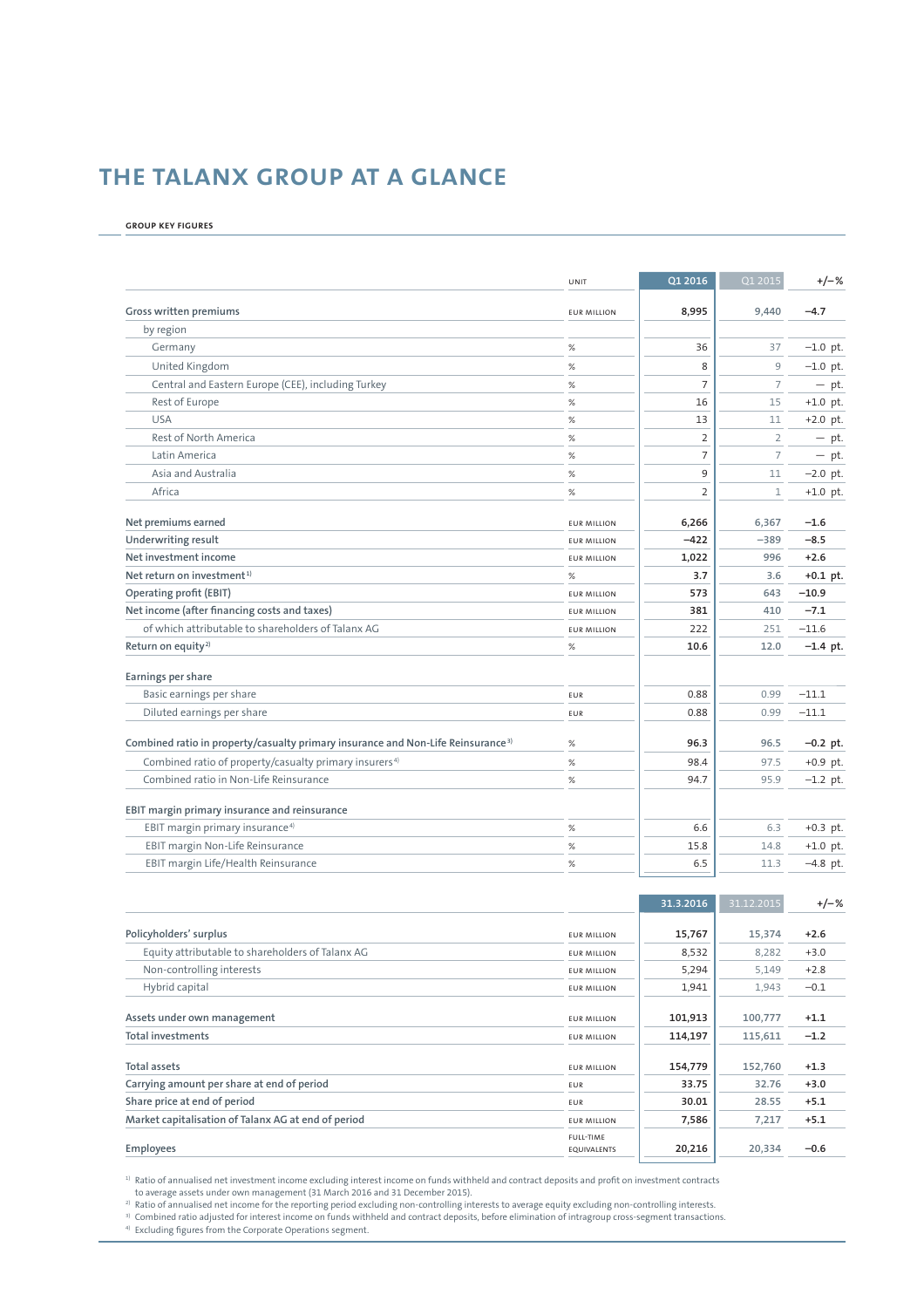# **QUARTERLY STATEMENT**

# **BUSINESS DEVELOPMENT**

# **PERFORMANCE OF THE GROUP**

- Premium decline due in particular to exchange rate effects
- ¡ Decline in the single premium business in life insurance
- ¡ Combined ratio slightly improved due to the lower major loss burden

# **GROUP KEY FIGURES**

EUR MILLION

|                                                       | Q1<br>2016 | O <sub>1</sub><br>2015 | +/-%       |
|-------------------------------------------------------|------------|------------------------|------------|
| Gross written premiums                                | 8,995      | 9,440                  | $-4.7$     |
| Net premiums earned                                   | 6,266      | 6,367                  | $-1.6$     |
| Underwriting result                                   | $-422$     | $-389$                 | $-8.5$     |
| Net investment income                                 | 1,022      | 996                    | $+2.6$     |
| Operating profit (EBIT)                               | 573        | 643                    | $-10.9$    |
| Combined ratio (net, property/<br>casualty only) in % | 96.3       | 96.5                   | $-0.2$ pt. |

#### **MANAGEMENT METRICS**

%

|                                                              | O <sub>1</sub><br>2016 | O <sub>1</sub><br>2015 | $+/-%$     |
|--------------------------------------------------------------|------------------------|------------------------|------------|
| Gross premium growth (adjusted<br>for exchange rate effects) | $-3.0$                 | 6.8                    | $-9.8$ pt. |
| Group net income in EUR million                              | 222                    | 251                    | $-116$     |
| Return on equity <sup>1)</sup>                               | 10.6                   | 12.0                   | $-1.4$ pt. |
| Net return on investment <sup>2)</sup>                       | 3.7                    | 3.6                    | $+0.1$ pt. |

<sup>1)</sup> Ratio of annualised net income for the reporting period excluding non-controlling interests to average equity excluding non-controlling interests.

2) Ratio of annualised net income from investments to average assets under own management.

## PREMIUM VOLUME

The gross written premiums fell by 4.7% to EUR 9.0 (9.4) billion; when adjusted for exchange rate effects the growth in gross premiums fell by 3.0%. The Industrial Lines Division recorded premium growth thanks to higher premium income from foreign branches. In contrast, the gross premiums, inter alia in the Non-Life Reinsurance segment, declined due to persistently strong competition. The Retail Germany and Retail International segments posted lower single premiums from the life insurance business and thus a decline in premiums.

The major loss burden remained significantly below the Group budget. The retention ratio rose to 85.2% from 84.0%, while net premiums earned were down just 1.6% on those of the same period in the previous year at EUR 6.3 (6.4) billion.

## UNDERWRITING RESULT

The underwriting result fell by 8.5% to EUR –422 (–389) million. Here the unwinding of discounts on provisions and the higher allocation for the provision for premium refunds in the Retail Germany Division had a particular impact. While the net expense ratio did rise, the net loss ratio fell somewhat more so that the combined ratio of the Group improved slightly year-on-year by 0.2 percentage points to 96.3% (96.5%).

## NET INVESTMENT INCOME

Net investment income was up by around 2.6% year-on-year to EUR 1,022 (996) million. The extraordinary result – including from the financing of the additional interest reserve in the Retail Germany Division and from the positive effects from the Non-Life Reinsurance segment – was more than able to compensate for the decline in ordinary income, which had been defined by a one-off effect in the Life/Health Reinsurance segment in the previous-year quarter. The Group net return on investment in the first quarter of 2016 was at 3.7% (3.6%) slightly above that of the previous-year quarter. In the first quarter, therefore, we have exceeded our target return set for 2016 of more than 3.0%.

## OPERATING PROFIT AND GROUP NET INCOME

The operating profit (EBIT) fell by 10.9% to EUR 573 (643) million; the higher net investment income could not compensate for the lower underwriting result; the other income also fell significantly due to exchange rate effects. Group net income – i.e. after noncontrolling interests – amounted to EUR 222 (251) million. The return on equity was, at 10.6% (12.0%), less than in the previous-year quarter, but did exceed the value forecast for the full-year 2016, which the Talanx Group set at above 8.5%.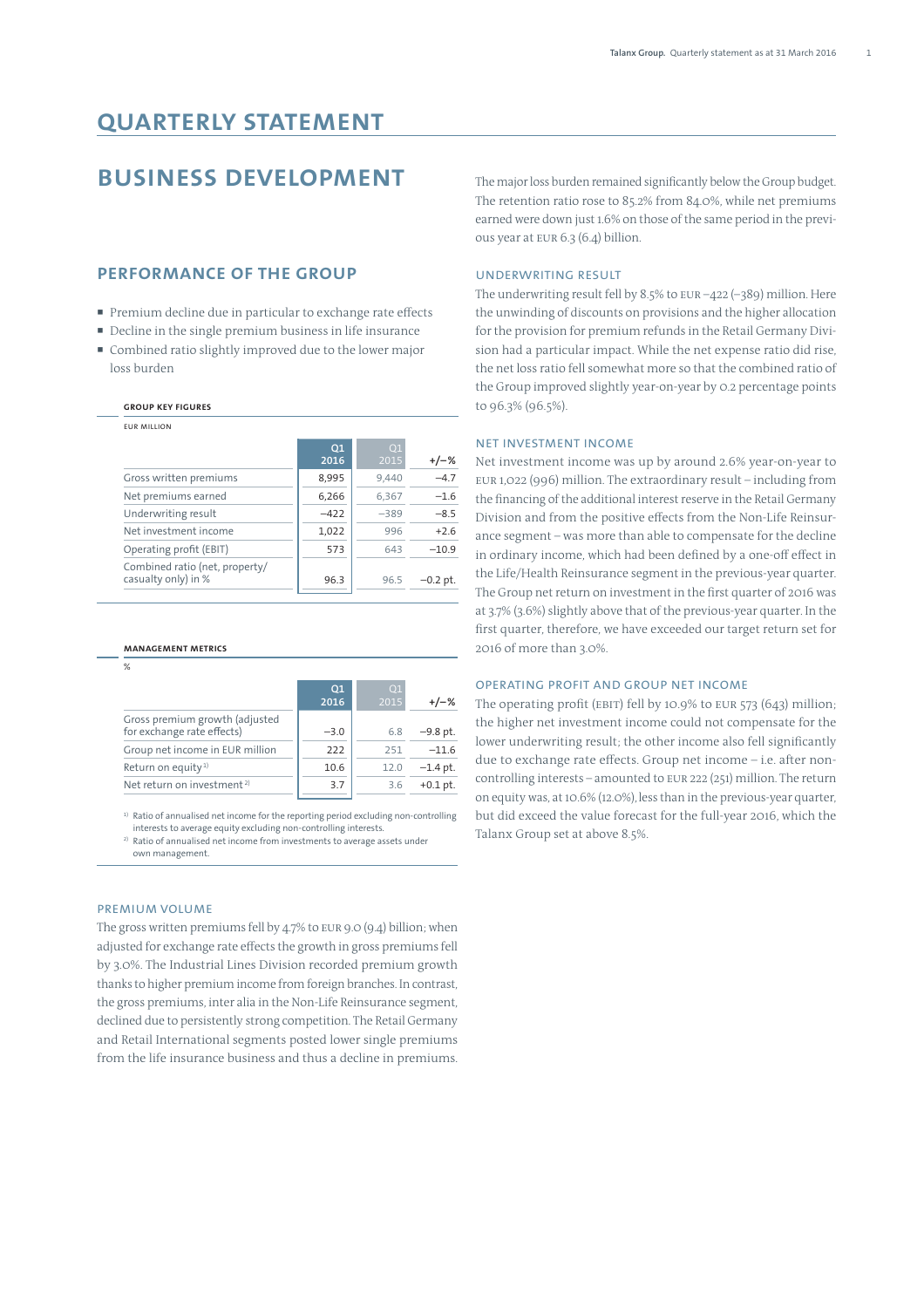# **DEVELOPMENT OF THE DIVISIONS WITHIN THE GROUP**

At a strategic level, Talanx divides its business into six reportable segments: Industrial Lines, Retail Germany, Retail International, Non-Life Reinsurance, Life/Health Reinsurance and Corporate Operations. Please refer to the section entitled "Segment reporting" in the Notes to the consolidated financial statements 2015 for details of these segments' structure and scope of business.

## **INDUSTRIAL LINES**

- ¡ Growth in premiums, particularly abroad
- Improved net technical result
- ¡ Net investment income impacted by prolonged period of low interest rates

## **KEY FIGURES FOR THE INDUSTRIAL LINES SEGMENT**

EUR MILLION

|                         | Q1<br>2016 | O1<br>2015 | $+/-%$   |
|-------------------------|------------|------------|----------|
| Gross written premiums  | 1,921      | 1,889      | $+1.7$   |
| Net premiums earned     | 537        | 518        | $+3.7$   |
| Underwriting result     | 13         |            | $+116.7$ |
| Net investment income   | 50         | 53         | $-5.7$   |
| Operating profit (EBIT) | 74         | 72         | $+28$    |

#### **MANAGEMENT METRICS**

 $\mathfrak{o}_\mathcal{L}$ 

|                                                              | Q1<br>2016 | O <sub>1</sub><br>2015 | $+/-%$     |
|--------------------------------------------------------------|------------|------------------------|------------|
| Gross premium growth (adjusted<br>for exchange rate effects) | 2.5        | 3.9                    | $-1.4$ pt. |
| Retention                                                    | 55.5       | 50.4                   | $+5.1$ pt. |
| Combined ratio (net) $1$ )                                   | 97.6       | 98.9                   | $-1.3$ pt. |
| EBIT margin <sup>2)</sup>                                    | 13.8       | 13.8                   | $±0$ pt.   |
| Return on equity <sup>3)</sup>                               | 9.2        | 9.2                    | $±0$ pt.   |

<sup>1)</sup> Including net interest income on funds withheld and contract deposits.

<sup>2)</sup> Operating profit (EBIT)/net premiums earned

<sup>3)</sup> Ratio of annualised net income for the reporting period excluding

non-controlling interests to average equity excluding non-controlling interests.

## PREMIUM VOLUME

Gross written premiums for the division amounted to EUR 1.9 (1.9) billion as at 31 March 2016, a slight increase of around 1.7% (2.5% after adjustment for exchange rate effects). In particular, the international branches of HDI Global SE in Switzerland and in the UK, as well as the branch in Denmark recorded significant increases in premiums. The Brazilian subsidiary HDI Global S. A. also made a positive contribution to premium growth.

The increase in the retention ratio in the division to 55.5% (50.4%) was caused, in particular, by the higher levies paid to the intragroup reinsurer Talanx Reinsurance Ltd. since the second quarter of 2015. Net premiums earned rose by 3.7% compared with the previous-year quarter to EUR 537 (518) million.

## UNDERWRITING RESULT

The division's net underwriting result increased to EUR 13 (6) million. The net expense ratio was higher year-on-year at 20.2% (17.5%), influenced by higher deferred acquisition costs, which in turn caused a decrease in net commissions. The loss ratio (net) improved to 77.3% (81.4%) due to a lower major-loss burden. The combined ratio for the Industrial Lines Division amounted to 97.6% (98.9%).

## NET INVESTMENT INCOME

Net investment income decreased due to the prolonged period of low interest rates, falling 5.7% to EUR 50 (53) million. In comparison to the previous-year period, fewer net gains from the disposal of investments and fewer impairment losses were generated at HDI Global SE overall. In the previous year, impairments charged on a bond issued by Heta Asset Resolution AG (previously Hypo Alpe Adria) and a Greek promissory note loan negatively impacted net income.

## OPERATING PROFIT AND GROUP NET INCOME

The division's operating profit rose to EUR  $74$  (72) million due to the developments described above and, in particular, to the improved underwriting result. Equity amounted to EUR 48 (47) million. The EBIT margin and the return on equity are on a level with the previous year.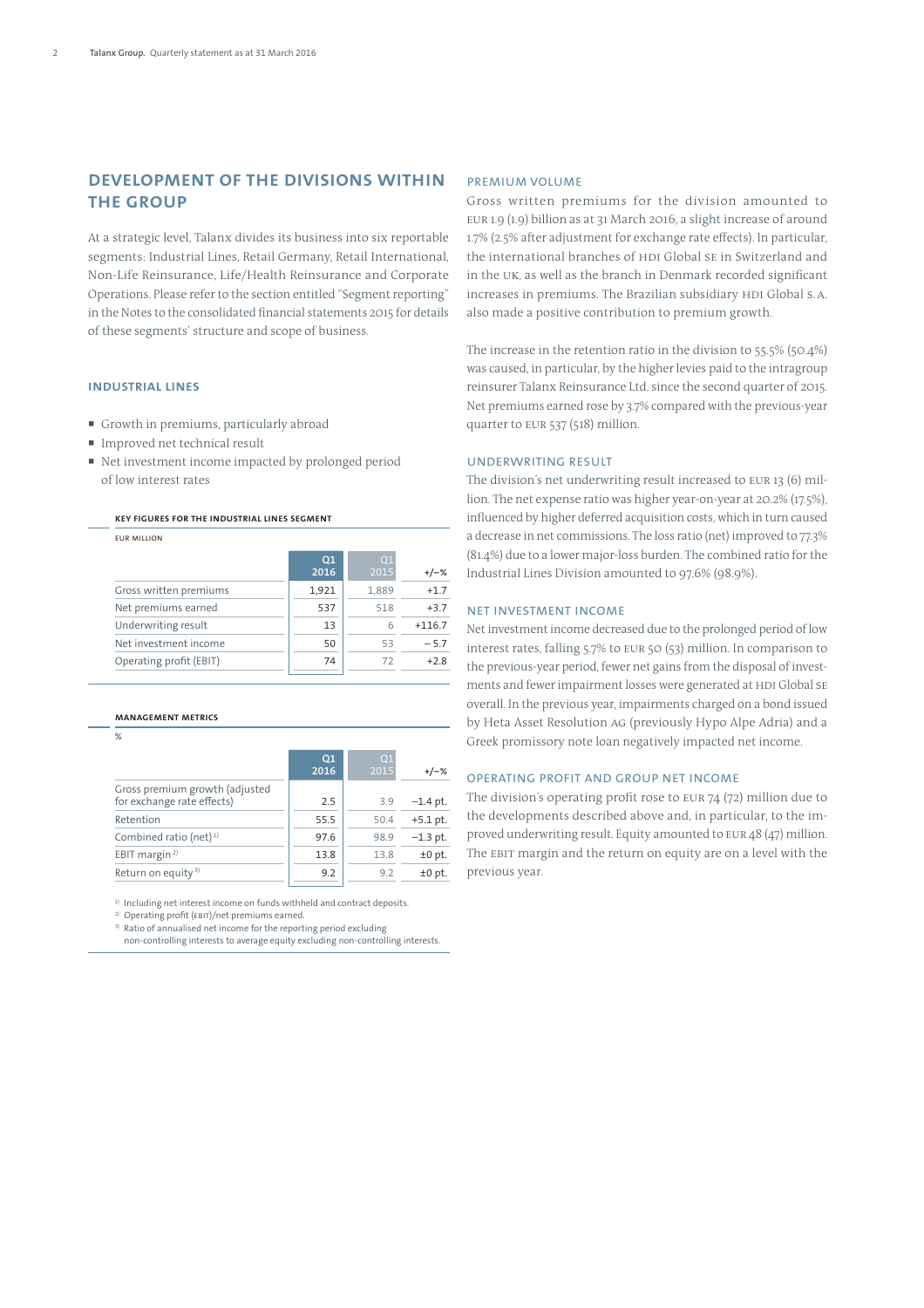## **RETAIL GERMANY**

- ¡ Planned decline in premium income due to lower single premiums in the individual life business
- ¡ Higher net investment income arising from the realisation of unrealised gains to finance the additional interest reserve for life insurance
- **EBIT below that of previous year due to investment in** the future within the framework of an investment and modernisation programme

## **KEY FIGURES FOR THE RETAIL GERMANY SEGMENT**

| <b>FUR MILLION</b>      |            |                        |         |
|-------------------------|------------|------------------------|---------|
|                         | Q1<br>2016 | O <sub>1</sub><br>2015 | $+/-%$  |
| Gross written premiums  | 1,904      | 2,135                  | $-10.8$ |
| Net premiums earned     | 1,217      | 1,448                  | $-16.0$ |
| Underwriting result     | $-478$     | $-392$                 | $-21.9$ |
| Net investment income   | 535        | 445                    | $+20.2$ |
| Operating profit (EBIT) | 47         | 57                     | $-17.5$ |

## **MANAGEMENT METRICS**

 $\alpha$ 

|                                                                | Q <sub>1</sub><br>2016 | O1<br>2015 | $+/-%$     |
|----------------------------------------------------------------|------------------------|------------|------------|
| Gross premium growth                                           | $-10.8$                | 5.3        | $-16.1$    |
| Combined ratio (net, property/<br>casualty only) <sup>1)</sup> | 103.8                  | 100.5      | $+3.3$ pt. |
| EBIT margin <sup>2)</sup>                                      | 3.8                    | 3.9        | $-0.1$ pt. |
| Return on equity <sup>3)</sup>                                 | 4.4                    | 4.7        | $-0.3$ pt. |
|                                                                |                        |            |            |

<sup>1)</sup> Including net interest income on funds withheld and contract deposits.

<sup>2)</sup> Operating profit (EBIT)/net premiums earned

<sup>3)</sup> Ratio of annualised net income for the reporting period excluding non-controlling interests to average equity excluding non-controlling interests.

PREMIUM VOLUME AND NEW BUSINESS

Gross written premiums for the Retail Germany Division – including savings elements of premiums from unit-linked life insurance – fell in the first quarter of 2016, compared to the same period in the previous year, by 10.8% to EUR 1.9 (2.1) billion.

Gross written premiums for our life insurers – including savings elements of premiums from unit-linked life insurance – fell 15.9% to EUR 1.2 (1.4) billion due to lower single premiums and to policies maturing. The retention ratio in the life insurance business was slightly down on the previous year, at 95.6% (95.9%). Allowing for higher savings elements under our unit-linked products and the change in the unearned premium reserve, the net premiums earned in this area fell by 20.8% to EUR 0.9 (1.1) billion.

Written premium income of our property/casualty insurers declined by 1.7% to EUR 749 (762) million. The decline is due, in particular, to the lower premium income in motor insurance as at the turn of the year. The overall share of the entire segment accounted for by property/casualty insurers rose to 39.3% (35.7%), due to a strong decline in premiums in life insurance.

New business in life insurance products – measured using the annual premium equivalent (APE), the international standard – fell from EUR 127 million to EUR 97 million, primarily due to less business carried forward from the 2015 year-end.

## UNDERWRITING RESULT

The underwriting result was, at EUR –478 (–392) million, below that of the previous year and related, in the comparison period, solely to the life insurance companies, including the unwinding of discounts on technical provisions and policyholder participation in net investment income. These expenses are offset by investment income, which is not recognised in the underwriting result.

In the property/casualty business, the underwriting result fell to EUR –13 (–2) million, due largely to investment as part of our modernisation programme.

## NET INVESTMENT INCOME

Overall, net investment income rose by 20.2% to EUR 535 (445) million. Of this amount, 95.9% is attributable to the life insurance companies. The increase is due to extraordinary net investment income which grew 128.6% to EUR 160 (70) million and was used to finance the additional interest reserve. Ordinary net investment income remained stable at EUR 375 (375) million.

## OPERATING PROFIT AND GROUP NET INCOME

EBIT declined in the reporting period from EUR 57 million to EUR 47 million. Adjusted for investment due to our modernisation programme, it would have remained stable at the same level as the previous year. The EBIT margin remained almost stable at 3.8% (3.9%). After adjustment for taxes on income, financing costs and minority interests, Group net income decreased to EUR 29 (35) million, causing the return on equity to fall by 0.3 percentage points to 4.4%.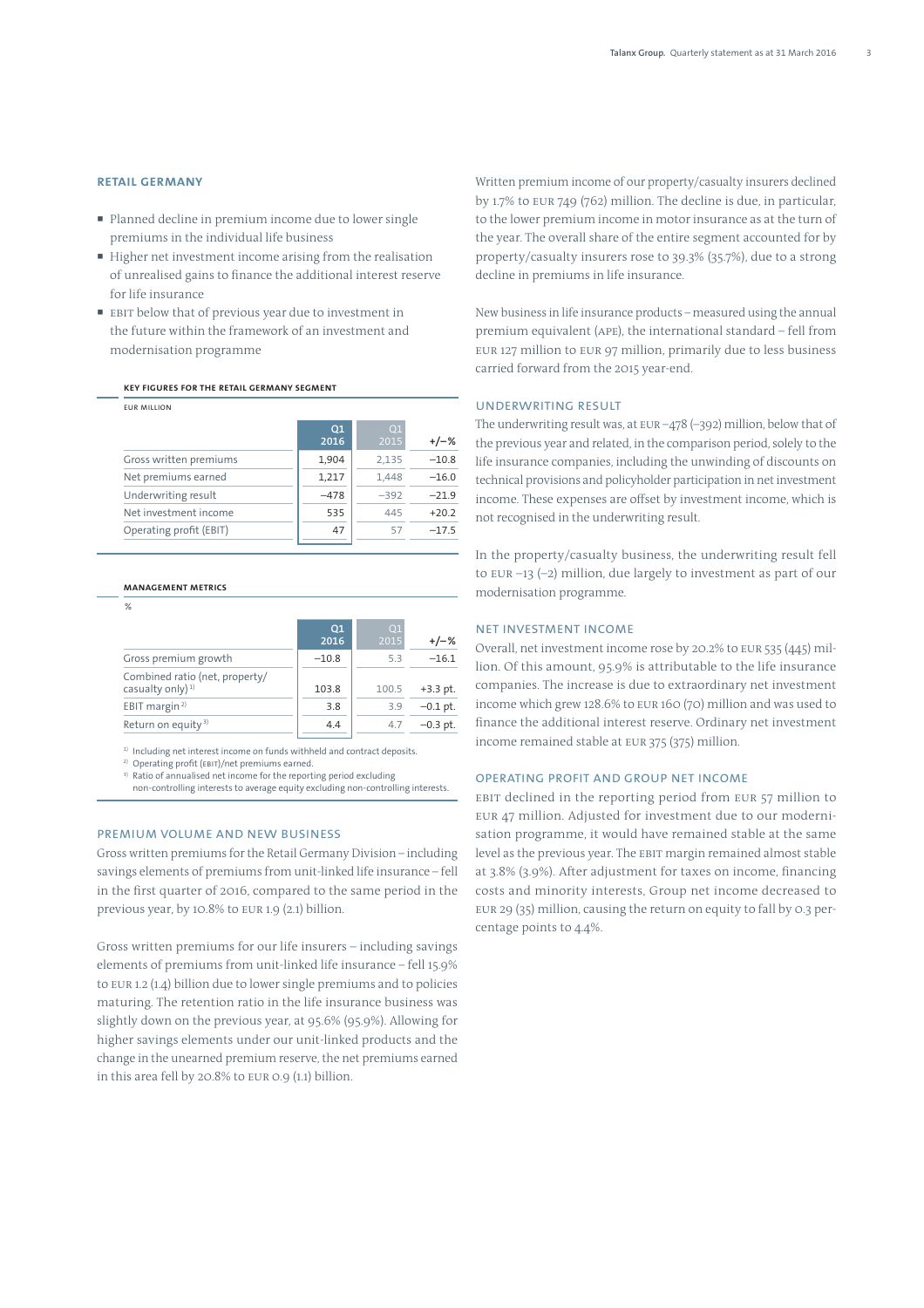## ADDITIONAL KEY FIGURES

#### **THE RETAIL GERMANY SEGMENT AT A GLANCE**

EUR MILLION

| 2016<br>2015<br>$+/-%$<br>Gross written premiums<br>1,904<br>2,135<br>$-10.8$<br>Property/casualty<br>749<br>762<br>$-1.7$<br>Life<br>1,155<br>1,373<br>$-15.9$<br>Net premiums earned<br>1,448<br>$-16.0$<br>1,217<br>Property/casualty<br>342<br>341<br>0.3<br>Life<br>1,106<br>876<br>$-20.8$<br><b>Underwriting result</b><br>$-392$<br>$-478$<br>$-21.9$<br>Property/casualty<br>$-13$<br>$-2$<br>$-550.0$<br>Life<br>$-390$<br>$-465$<br>19.2<br>Other<br>Net investment income<br>445<br>$+20.2$<br>535<br>Property/casualty<br>22<br>25<br>$-12.0$<br>Life<br>513<br>420<br>$+22.1$<br>Other<br>New business measured in annual<br>premium equivalent (life)<br>127<br>97<br>$-23.6$<br>Single premiums<br>312<br>509<br>$-38.7$<br>Regular premiums<br>66<br>76<br>$-13.2$<br>New business by product in annual<br>premium equivalent (life)<br>97<br>127<br>$-23.6$<br>Unit-linked life and annuity<br>21<br>42<br>$-50.0$<br>insurance<br>Traditional life and annuity<br>53<br>62<br>$-14.5$<br>insurance<br>Term life products<br>21<br>21<br>Other life products<br>$\overline{2}$<br>$\overline{2}$ | 01 | O <sub>1</sub> |  |
|--------------------------------------------------------------------------------------------------------------------------------------------------------------------------------------------------------------------------------------------------------------------------------------------------------------------------------------------------------------------------------------------------------------------------------------------------------------------------------------------------------------------------------------------------------------------------------------------------------------------------------------------------------------------------------------------------------------------------------------------------------------------------------------------------------------------------------------------------------------------------------------------------------------------------------------------------------------------------------------------------------------------------------------------------------------------------------------------------------------------|----|----------------|--|
|                                                                                                                                                                                                                                                                                                                                                                                                                                                                                                                                                                                                                                                                                                                                                                                                                                                                                                                                                                                                                                                                                                                    |    |                |  |
|                                                                                                                                                                                                                                                                                                                                                                                                                                                                                                                                                                                                                                                                                                                                                                                                                                                                                                                                                                                                                                                                                                                    |    |                |  |
|                                                                                                                                                                                                                                                                                                                                                                                                                                                                                                                                                                                                                                                                                                                                                                                                                                                                                                                                                                                                                                                                                                                    |    |                |  |
|                                                                                                                                                                                                                                                                                                                                                                                                                                                                                                                                                                                                                                                                                                                                                                                                                                                                                                                                                                                                                                                                                                                    |    |                |  |
|                                                                                                                                                                                                                                                                                                                                                                                                                                                                                                                                                                                                                                                                                                                                                                                                                                                                                                                                                                                                                                                                                                                    |    |                |  |
|                                                                                                                                                                                                                                                                                                                                                                                                                                                                                                                                                                                                                                                                                                                                                                                                                                                                                                                                                                                                                                                                                                                    |    |                |  |
|                                                                                                                                                                                                                                                                                                                                                                                                                                                                                                                                                                                                                                                                                                                                                                                                                                                                                                                                                                                                                                                                                                                    |    |                |  |
|                                                                                                                                                                                                                                                                                                                                                                                                                                                                                                                                                                                                                                                                                                                                                                                                                                                                                                                                                                                                                                                                                                                    |    |                |  |
|                                                                                                                                                                                                                                                                                                                                                                                                                                                                                                                                                                                                                                                                                                                                                                                                                                                                                                                                                                                                                                                                                                                    |    |                |  |
|                                                                                                                                                                                                                                                                                                                                                                                                                                                                                                                                                                                                                                                                                                                                                                                                                                                                                                                                                                                                                                                                                                                    |    |                |  |
|                                                                                                                                                                                                                                                                                                                                                                                                                                                                                                                                                                                                                                                                                                                                                                                                                                                                                                                                                                                                                                                                                                                    |    |                |  |
|                                                                                                                                                                                                                                                                                                                                                                                                                                                                                                                                                                                                                                                                                                                                                                                                                                                                                                                                                                                                                                                                                                                    |    |                |  |
|                                                                                                                                                                                                                                                                                                                                                                                                                                                                                                                                                                                                                                                                                                                                                                                                                                                                                                                                                                                                                                                                                                                    |    |                |  |
|                                                                                                                                                                                                                                                                                                                                                                                                                                                                                                                                                                                                                                                                                                                                                                                                                                                                                                                                                                                                                                                                                                                    |    |                |  |
|                                                                                                                                                                                                                                                                                                                                                                                                                                                                                                                                                                                                                                                                                                                                                                                                                                                                                                                                                                                                                                                                                                                    |    |                |  |
|                                                                                                                                                                                                                                                                                                                                                                                                                                                                                                                                                                                                                                                                                                                                                                                                                                                                                                                                                                                                                                                                                                                    |    |                |  |
|                                                                                                                                                                                                                                                                                                                                                                                                                                                                                                                                                                                                                                                                                                                                                                                                                                                                                                                                                                                                                                                                                                                    |    |                |  |
|                                                                                                                                                                                                                                                                                                                                                                                                                                                                                                                                                                                                                                                                                                                                                                                                                                                                                                                                                                                                                                                                                                                    |    |                |  |
|                                                                                                                                                                                                                                                                                                                                                                                                                                                                                                                                                                                                                                                                                                                                                                                                                                                                                                                                                                                                                                                                                                                    |    |                |  |
|                                                                                                                                                                                                                                                                                                                                                                                                                                                                                                                                                                                                                                                                                                                                                                                                                                                                                                                                                                                                                                                                                                                    |    |                |  |
|                                                                                                                                                                                                                                                                                                                                                                                                                                                                                                                                                                                                                                                                                                                                                                                                                                                                                                                                                                                                                                                                                                                    |    |                |  |
|                                                                                                                                                                                                                                                                                                                                                                                                                                                                                                                                                                                                                                                                                                                                                                                                                                                                                                                                                                                                                                                                                                                    |    |                |  |
|                                                                                                                                                                                                                                                                                                                                                                                                                                                                                                                                                                                                                                                                                                                                                                                                                                                                                                                                                                                                                                                                                                                    |    |                |  |

## **RETAIL INTERNATIONAL**

- ¡ Growth in gross written premiums slowed due to negative exchange rate developments
- ¡ Stable operating profi t despite new wealth tax in Poland (EUR –4 million) and negative exchange rate development in important markets
- ¡ Acquisition of the insurance companies of the Italian banking group Gruppo Banca Sella expected in the second quarter of 2016

#### **KEY FIGURES FOR THE RETAIL INTERNATIONAL SEGMENT**

| FUR MILLION             |                        |                        |        |
|-------------------------|------------------------|------------------------|--------|
|                         | O <sub>1</sub><br>2016 | O <sub>1</sub><br>2015 | $+/-%$ |
| Gross written premiums  | 1,148                  | 1.206                  | $-4.8$ |
| Net premiums earned     | 986                    | 960                    | $+2.7$ |
| Underwriting result     | 8                      | 8                      |        |
| Net investment income   | 80                     | 79                     | $+1.3$ |
| Operating profit (EBIT) | 61                     | 56                     | $+8.9$ |

#### **MANAGEMENT METRICS**

| %                                                              |                        |                        |            |
|----------------------------------------------------------------|------------------------|------------------------|------------|
|                                                                | O <sub>1</sub><br>2016 | O <sub>1</sub><br>2015 | $+/-%$     |
| Gross premium growth<br>(adjusted for exchange rate effects)   | 3.5                    | 3.1                    | $+0.4$ pt. |
| Combined ratio (net, property/<br>casualty only) <sup>1)</sup> | 96.2                   | 94.6                   | $+1.6$ pt. |
| EBIT margin <sup>2)</sup>                                      | 6.2                    | 5.8                    | $+0.4$ pt. |
| Return on equity <sup>3)</sup>                                 | 7.3                    | 6.8                    | $+0.5$ pt. |
|                                                                |                        |                        |            |

<sup>1)</sup> Including net interest income on funds withheld and contract deposits.

<sup>2)</sup> Operating profit (EBIT)/net premiums earned.

3) Ratio of annualised net income for the reporting period excluding non-controlling interests to average equity excluding non-controlling interests.

The division's activities focus on two strategic target regions and on two high-growth core markets within each of these. In Latin America, the division is present in Brazil and Mexico, the two largest countries in terms of premium income. In Central and Eastern Europe, the division operates in Poland and Turkey, two of the three markets with the highest premium income.

With the aim of expanding its business in the area of sales via banks in Italy, the division strengthened its position in financial year 2015 by acquiring the insurance companies of the Italian banking group Gruppo Banca Sella. Via the Italian subsidiary HDI Assicurazioni S. p. A., the Talanx Group is taking over the life insurance company CBA Vita S. p. A. and its subsidiary Sella Life Ltd., both in their entirety, as well as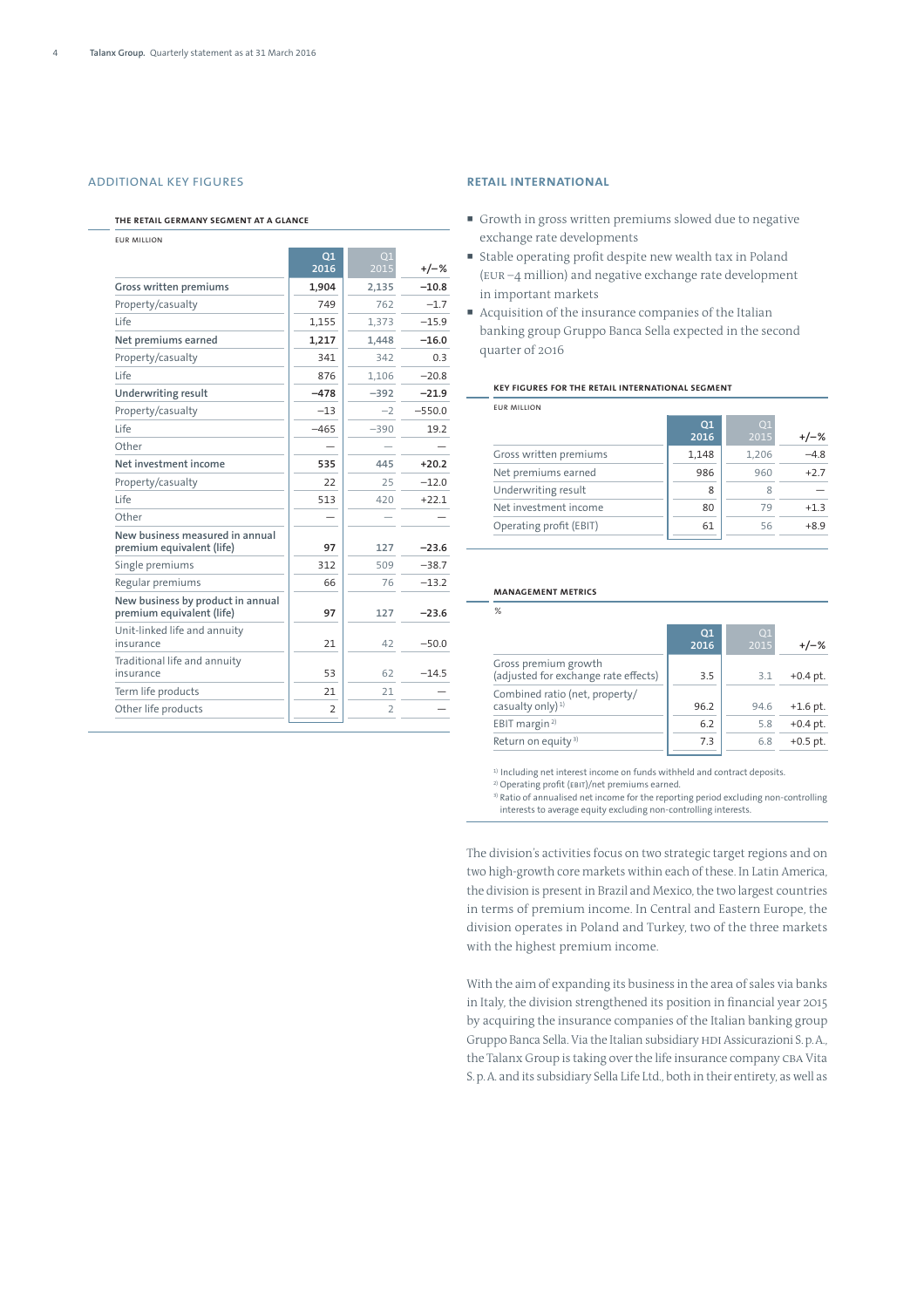the other 49% of the property insurer InChiaro Assicurazioni S. p. A. The Group will then hold 100% of the shares in all three companies. Subject to the approval of the authorities, the takeover is expected to be completed in the second quarter of 2016.

## PREMIUM VOLUME

The division's gross written premiums (including premiums from unit-linked life and annuity insurance) fell by 4.8% compared to the first quarter of 2015 to EUR 1.1 (1.2) billion. Adjusted for exchange rate effects, however, gross premiums increased 3.5% on the comparison period. The share of gross written premiums from the strategic target regions of Latin America and Central and Eastern Europe amounted to 71% (77%) in the reporting period.

Gross written premiums from property insurance and life insurance developed differently in the reporting period. Due to negative exchange rate developments, premium income in the property insurance business fell compared to the same period in the previous year by 7.8% to EUR 758 million. Adjusted for exchange rate effects, however, an increase of 3.5% was posted. This increase was due largely to the contributions made by the Brazilian firm HDI Seguros s. A. and the Turkish company HDI Sigorta, as well as the fact that the new Chilean companies were included in this for three full months. In contrast, gross written premiums from the life insurance business increased by 1.6% (adjusted for exchange rate effects: +3.4%) to EUR 390 million. The increase in sales of single-premium products via banks at Italian company HDI Assicurazioni was able to more than off set the decline in the performance of Polish life insurer TUnŻ WARTA S. A. In Poland, the tighter regulatory framework, such as for example the wealth tax introduced at the start of 2016 for banks and insurance companies, had a dampening effect on the performance of the business.

Of the premium volume generated in the Latin America target region, around 55% was attributable to the Brazilian company HDI Seguros S. A., which is mainly active in motor insurance. The performance of the Brazilian motor insurance market was largely defined in the first quarter of 2016 by the ongoing economic crisis in the country as well as the decline in the sales of new cars that that entails. HDI Seguros S. A.'s written premiums decreased by 17.9% yearon-year to EUR 172 million, including exchange rate effects. Adjusted for exchange rate effects, the increase in premiums at 8.3% bucked the industry trend, and was mainly due to a large number of new contracts. This lead to an increase in the company's motor policy portfolio by 17.4% to 1.9 million policies overall. Consequently, the company was able to increase its market share in the Brazilian motor insurance market as at February 2016 compared to the same period in the previous year. The Mexican HDI Seguros was able to keep its gross written premiums stable compared to the same period in the previous year, at EUR 57 million. Adjusted for exchange rate effects, however, the growth in premiums as a result of strategic growth projects was 13.8%. This was thanks to an increase in new business in the area of motor insurance and in other property insurance, where sales through agents performed particularly well.

The premium volume of TUiR WARTA S. A. from property insurance dropped 5.6% (adjusted for exchange rate effects:  $-2.6%$ ) to EUR 220 million, primarily due to the negative performance of other property insurance, which was driven in the same period of the previous year by one-off effects from a large contract. Despite a very competitive market environment, it proved possible to increase the motor insurance portfolio and the number of insured vehicles as well as the average premium per motor liability policy. At the life insurer TUnŻ WARTA S. A., gross written premiums fell by 56.5% (adjusted for exchange rate effects: -55.2%) to EUR 40 (92) million. This was due, in particular, to the decline in single premium business from unit-linked life insurance from sales via banks, as a consequence of the previously mentioned tightening of regulatory requirements. Combined premium income from life and property insurance at the TU Europa Group amounted to EUR 60 million compared with EUR 95 million in the same period in the previous year. The decline resulted predominantly from property/casualty insurance due to the switch from multi-year contracts with a single premium to ongoing premium payment.

The gross written premiums of Turkish property insurer HDI Sigorta fell by 2.5% to EUR 69 million including exchange rate effects; after adjustment for exchange rate effects, premiums rose by 11.9%. Written premiums in other property insurance increased by 22.2% in local currency, while the number of contracts increased by 12.7%. In the motor insurance business, an increase in the average premium of 37.1% was recorded in the local currency, due among other factors to the changed customer selection, which was more than offset by the 25.6% decline in the number of policies.

The Italian company HDI Assicurazioni held its ground well in a hotly contested and generally declining property insurance market. Gross written premiums from property insurance fell by the end of the first quarter of 2016 by 1.3%, particularly since the 5.0% increase in the number of policies in the motor liability business was not able to fully compensate for the 6.8% reduction in the average premium. By contrast, life insurance premiums rose by 43.2% year-on-year, largely due to higher sales of single-premium products via banks.

## UNDERWRITING RESULT

 The combined ratio of the property insurance companies deteriorated by 1.6 percentage points year-on-year to 96.2%. This development was attributable to the 1.7 percentage point increase in the loss ratio, due in particular to the Turkish firm HDI Sigorta but also to HDI Seguros S. A., Brazil. In Brazil, the loss expenditure increased because of two developments: on the one hand, the frequency of thefts increased due to the economic crisis, and on the other, the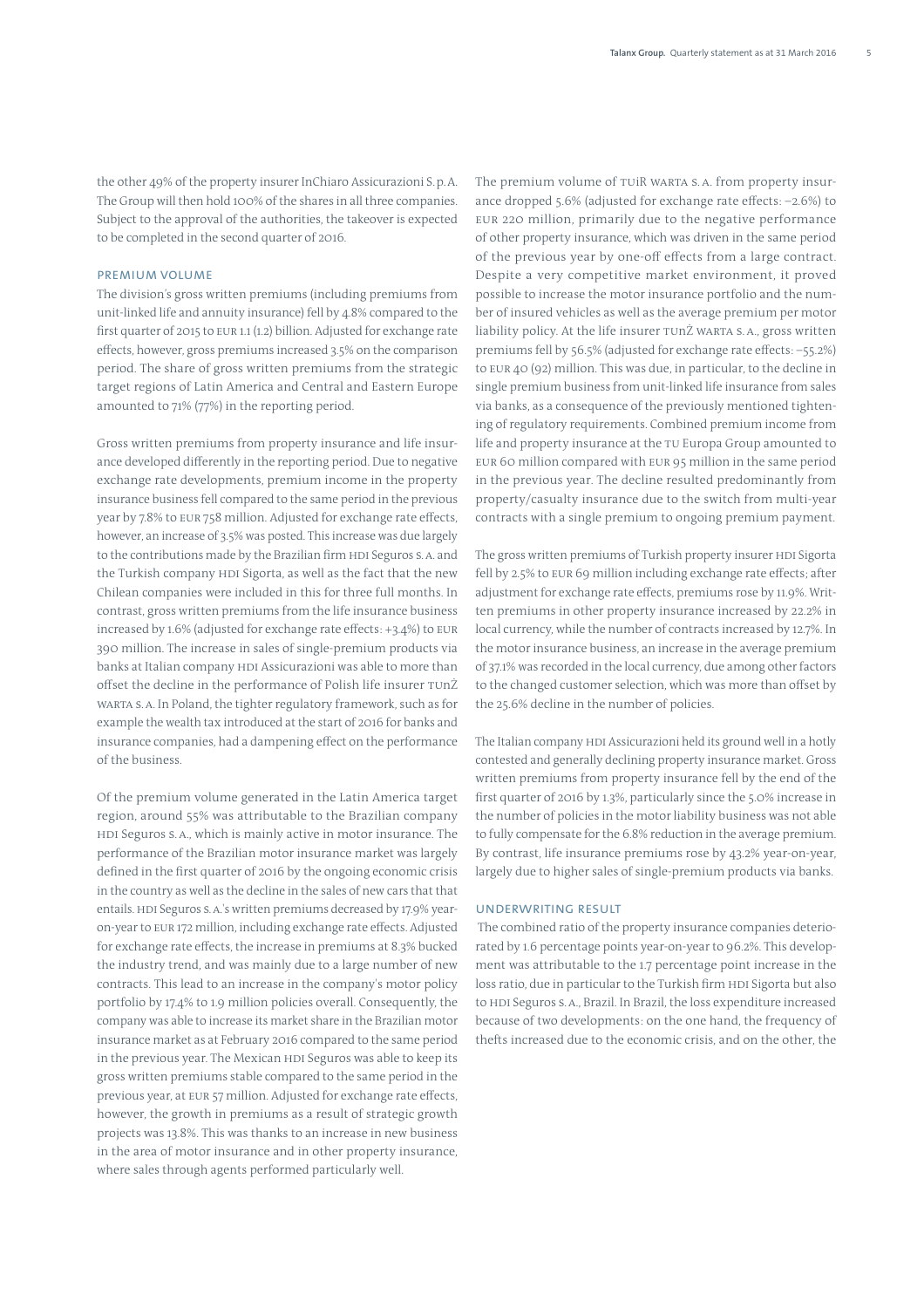depreciation of the Brazilian real against the US dollar and increased inflation lead to higher costs for spare parts and wages. In Turkey, in addition to increased claims in the area of liability insurance as a result of the higher statutory minimum wage and the associated increased compensation payments, the consequences of the depreciation of the lira against the euro likewise impacted the costs of spare parts and thus the loss expenditure in the area of comprehensive motor insurance. In contrast, the expense ratio of the division improved slightly at 31.2% (31.4%).

Overall, the underwriting result recorded in this division remained more or less at the previous-year level at EUR 8.4 million.

## NET INVESTMENT INCOME

The division's net investment income amounted to EUR 80 million as at the end of the first quarter of 2016, a year-on-year rise of 1.3%. Ordinary net investment income decreased by 5.8% compared to the same period in the previous year, largely due to the decline in interest rate levels, particularly in Poland and Italy, which account for the highest investment volume in the segment. The first quarter of 2015 was influenced by impairment losses on a stockholding. The average return on assets under own management remained stable compared to the same period in the previous year at 4.0%. Net investment income includes EUR 2 (2) million in net income from investment contracts. These are policies that provide insufficient risk cover to be classified as insurance contracts in accordance with IFRs.

## OPERATING PROFIT AND GROUP NET INCOME

In the first quarter of 2016, operating profit (EBIT) in the Retail International Division increased by 8.9% compared with the prior-year period to EUR 61 million. This performance was attributable both to the higher net investment income compared to the same period in the previous year and to the improvement in other comprehensive income. In other comprehensive income the burden of the newly introduced wealth tax in Poland ( $EUR - 4.0$  million) was offset by the absence of one-off expenses (essentially restructuring expenses in Chile) in the previous-year period. As a result, the EBIT margin rose by 0.4 percentage points to 6.2%. Group net income after minority interests rose by 9.1% to EUR 36 (33) million. Consequently, the return on equity increased by 0.5 percentage points to 7.3% compared to the same period in the previous year.

## ADDITIONAL KEY FIGURES

## **THE RETAIL INTERNATIONAL SEGMENT AT A GLANCE**

EUR MILLION

|                                                                | Q <sub>1</sub><br>2016 | 2015  | $+/-%$  |
|----------------------------------------------------------------|------------------------|-------|---------|
| Gross written premiums                                         | 1,148                  | 1,206 | $-4.8$  |
| Property/casualty                                              | 758                    | 822   | $-7.8$  |
| Life                                                           | 390                    | 384   | 1.6     |
| Net premiums earned                                            | 986                    | 960   | 2.7     |
| Property/casualty                                              | 640                    | 629   | 1.7     |
| Life                                                           | 346                    | 331   | 4.5     |
| <b>Underwriting result</b>                                     | 8                      | 8     |         |
| Property/casualty                                              | 24                     | 34    | $-29.4$ |
| Life                                                           | $-16$                  | $-26$ | 38.5    |
| Other                                                          |                        |       |         |
| Net investment income                                          | 80                     | 79    | 1.3     |
| Property/casualty                                              | 45                     | 41    | 9.8     |
| Life                                                           | 35                     | 38    | $-7.9$  |
| Other                                                          |                        |       |         |
| New business measured in annual<br>premium equivalent (life)   | 54                     | 46    | 17.4    |
| Single premiums                                                | 329                    | 316   | 4.1     |
| Regular premiums                                               | 21                     | 14    | 50.0    |
| New business by product in annual<br>premium equivalent (life) | 54                     | 46    | 17.4    |
| Unit-linked life and annuity<br>insurance                      | 4                      | 6     | $-33.3$ |
| Traditional life and annuity<br>insurance                      | 10                     | 10    |         |
| Term life products                                             | 17                     | 15    | 13.3    |
| Other life products                                            | 23                     | 15    | 53.3    |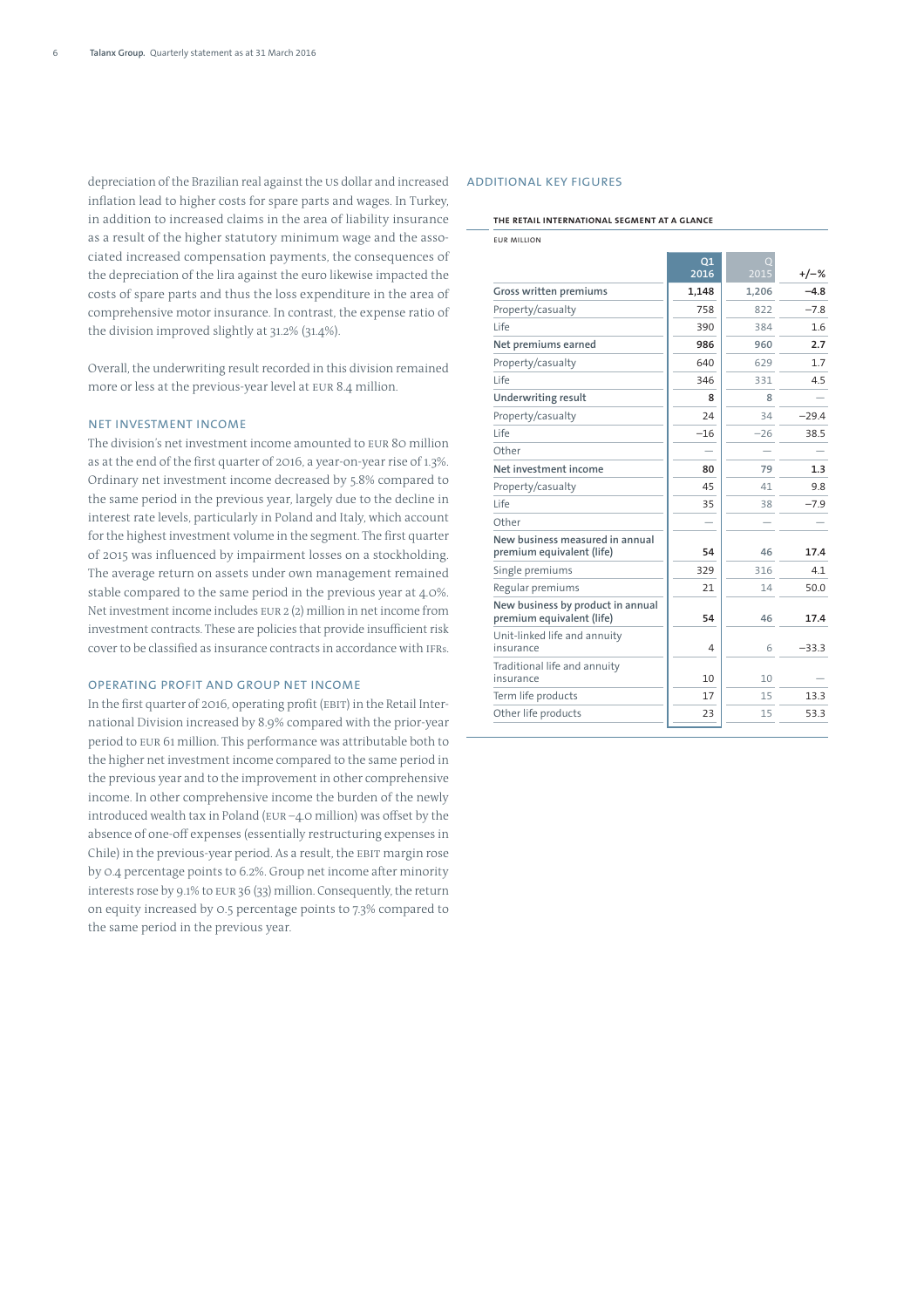## **NON-LIFE REINSURANCE**

- ¡ Ongoing competition in Non-Life Reinsurance segment
- ¡ Solid results for treaty renewals as at 1 January 2016
- $\blacksquare$  Major losses in the first quarter significantly lower
- than expected

**KEY FIGURES FOR THE NON-LIFE REINSURANCE SEGMENT**

| <b>FUR MILLION</b>      |                        |                        |         |
|-------------------------|------------------------|------------------------|---------|
|                         | O <sub>1</sub><br>2016 | O <sub>1</sub><br>2015 | $+/-%$  |
| Gross written premiums  | 2,502                  | 2,617                  | $-4.4$  |
| Net premiums earned     | 1,961                  | 1,882                  | $+4.2$  |
| Underwriting result     | 100                    | 73                     | $+37.0$ |
| Net investment income   | 213                    | 199                    | $+7.0$  |
| Operating profit (EBIT) | 310                    | 279                    | $+11.1$ |

#### **MANAGEMENT METRICS**

| ×.<br>٠ |  |
|---------|--|

| Q1<br>2016 | O <sub>1</sub><br>2015 | $+/-%$            |
|------------|------------------------|-------------------|
| $-3.7$     |                        | $13.0 - 16.7$ pt. |
| 94.7       | 95.9                   | $-1.2$ pt.        |
| 15.8       | 14.8                   | $+1.0$ pt.        |
|            |                        |                   |

<sup>1)</sup> Including net interest income on funds withheld and contract deposits. <sup>2)</sup> Operating profit (EBIT)/net premiums earned.

**RETURN ON EQUITY FOR THE REINSURANCE DIVISION OVERALL**

| %                              |            |                           |            |
|--------------------------------|------------|---------------------------|------------|
|                                | Q1<br>2016 | $\bigcap_{i=1}^n$<br>201' | +/-%       |
| Return on equity <sup>1)</sup> | 14.8       | 15.8                      | $-1.0$ pt. |

<sup>1)</sup> Ratio of annualised net income for the reporting period excluding non-controlling interests to average equity excluding non-controlling interests.

## BUSINESS DEVELOPMENT

Competition remains fierce in the Non-Life Reinsurance segment once again in this financial year. Given our cedants' high level of capitalisation, fewer risks overall are being passed on to the reinsurance market. In addition, capital inflows from the catastrophe bond market (ILS) – particularly in the US catastrophe business – are leading to significant price erosion. These factors also set the tone for treaty renewals as at 1 January 2016. At this time, around 65% of our portfolio was renegotiated. Even though the price drop was significant in some markets, we were able to maintain a good level of profitability for our portfolio thanks to our broad diversification. Once again, our longstanding customer relationships and our very good rating have had a stabilising impact on treaty renewals.

There have been initial indications that reinsurance prices have bottomed out, particularly in the US market, where we have increased our premium volume. The business in agricultural risks proved to be relatively detached from the rest of the soft non-life reinsurance market. While competition is tangible in some regions, we were still able to record essentially stable rates and conditions. On the other hand, significant rate reductions were recorded in the aviation and transport business, where we reduced our premium volume accordingly. The premium volume from the treaty renewals round as at 1 January 2016 fell by 1.5% as a result of our selective underwriting policy.

## PREMIUM DEVELOPMENT

Given these developments, gross premiums for the Non-Life Reinsurance segment fell to EUR 2.5 (2.6) billion, corresponding to a decline of 4.4%. It must also be taken into account here that the comparison period was characterised by a positive one-off effect in facultative reinsurance in the amount of EUR 93 million. At constant exchange rates, the decline would have amounted to 3.7%. The retention fell to 87.9% (88.9%). Net premiums earned rose nonetheless due to the performance of unearned premiums by 4.2% to EUR 2.0 (1.9) billion; adjusted for exchange rate effects, growth would have amounted to 5.2%.

## UNDERWRITING RESULT

As in the previous year, the net burden from major losses remained below the allocated budget at EUR 56 (62) million. The largest single loss was an earthquake in southern Taiwan, for which we reserved EUR 16 million. The underwriting result for the entire Non-Life Reinsurance segment stood at the extremely pleasing figure of EUR 100 (73) million. The combined ratio improved again to 94.7%  $(95.9)$ % and lies well within our target of a figure below 96%.

## NET INVESTMENT INCOME

Net investment income from assets under own management in the Non-Life Reinsurance segment rose by 7.0% to EUR 213 (199) million.

## OPERATING PROFIT AND GROUP NET INCOME

Operating profit (EBIT) in the Non-Life Reinsurance segment rose significantly as at 31 March 2016 by 11.1% to EUR 310 (279) million. The EBIT margin reached 15.8% (14.8%), thus exceeding the target level of at least 10%. Group net income rose by 19,5% to EUR 104 (87) million.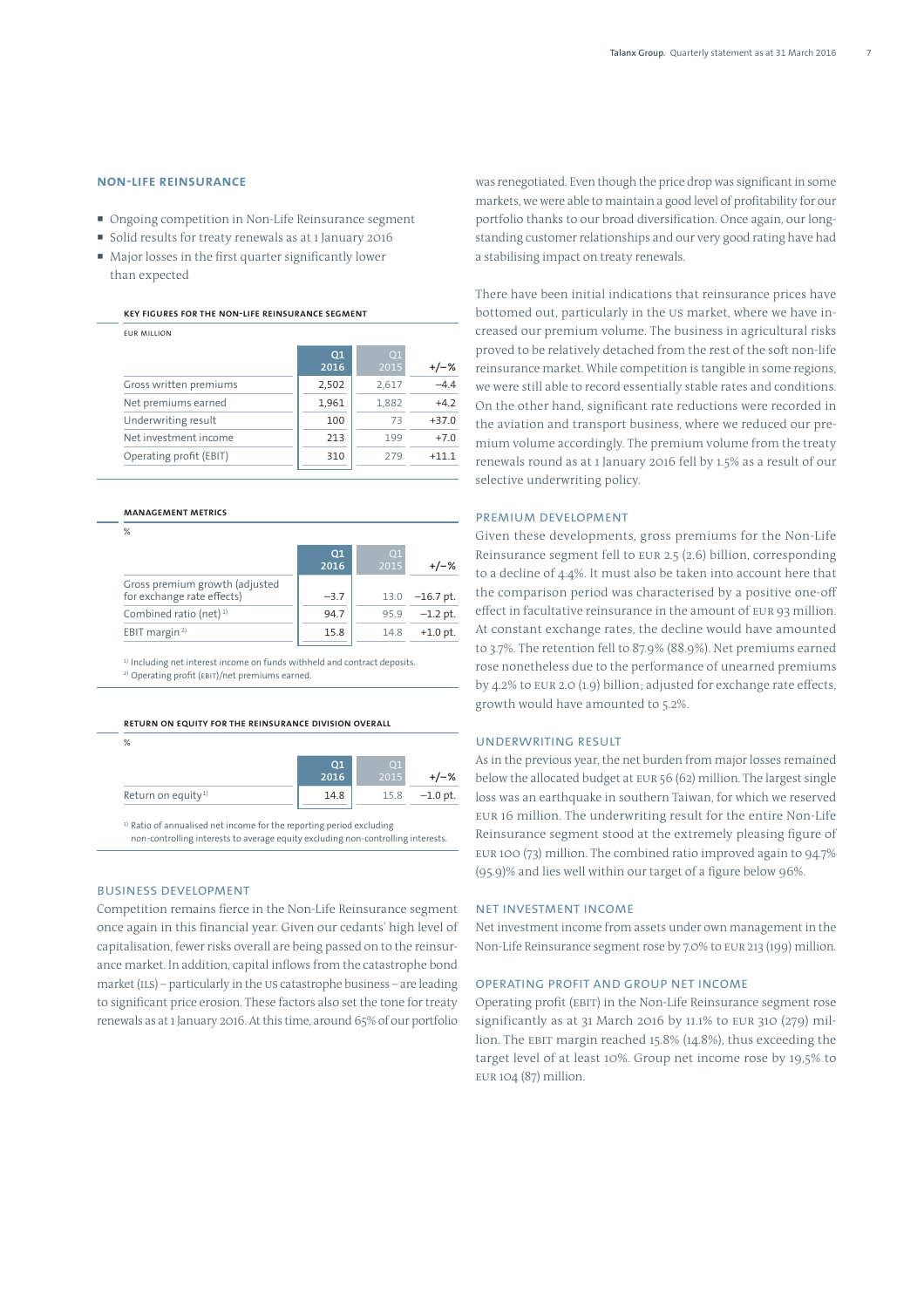## **LIFE/HEALTH REINSURANCE**

- Solid contribution to earnings
- ¡ Increasing demand for health insurance and longevity protection

**KEY FIGURES FOR THE LIFE/HEALTH REINSURANCE SEGMENT**

| <b>EUR MILLION</b>      |            |                        |         |
|-------------------------|------------|------------------------|---------|
|                         | Q1<br>2016 | O <sub>1</sub><br>2015 | $+/-%$  |
| Gross written premiums  | 1,761      | 1,783                  | $-1.2$  |
| Net premiums earned     | 1,581      | 1,550                  | $+2.0$  |
| Underwriting result     | $-68$      | $-85$                  | $+20.0$ |
| Net investment income   | 157        | 219                    | $-28.3$ |
| Operating profit (EBIT) | 103        | 176                    | -41 5   |

| <b>MANAGEMENT METRICS</b>                                                  |            |                        |            |
|----------------------------------------------------------------------------|------------|------------------------|------------|
| ℅                                                                          |            |                        |            |
|                                                                            | Q1<br>2016 | O <sub>1</sub><br>2015 | $+/-%$     |
| Gross premium growth<br>(adjusted for exchange rate effects) <sup>1)</sup> | 0.3        | 6.5                    | $-6.2$ pt. |
| EBIT margin <sup>1</sup> financial<br>solutions/longevity                  | 9.2        | 16.8                   | $-7.6$ pt. |
| EBIT margin <sup>1)</sup> mortality/morbidity                              | 5.3        | 8.1                    | $-2.8$ pt. |

1) Operating profit (EBIT)/net premiums earned.

| RETURN ON EQUITY FOR THE REINSURANCE DIVISION OVERALL |                        |                    |            |  |
|-------------------------------------------------------|------------------------|--------------------|------------|--|
| %                                                     |                        |                    |            |  |
|                                                       | O <sub>1</sub><br>2016 | $\Omega$ 1<br>2015 | -%         |  |
| Return on equity <sup>1)</sup>                        | 14.8                   | 15.8               | $-1.0$ pt. |  |

<sup>1)</sup> Ratio of annualised net income for the reporting period excluding non-controlling interests to average equity excluding non-controlling interests.

## BUSINESS DEVELOPMENT

The first quarter of 2016 was a positive one for the Life/Health Reinsurance segment. The situation in the European insurance market remained largely the same as in the previous year. In Germany, in particular, the low interest rate environment dominated developments for life/health insurers. In this context, special attention must be paid to the role played by additional interest reserves. This requirement influences the demand for reinsurance and should create additional business potential.

There were very positive developments in the northern European markets in the first quarter. In the area of invalidity in particular, we were able to expand our existing business and generate new business. We saw higher levels of interest in our automated underwriting system in the Eastern European markets. There was also increased demand for health insurance products. In particular, the constantly growing middle class in certain important emerging markets is generating increased demand for protection in the event of illness. In addition, the introduction of Solvency II in the European markets at the beginning of 2016 made reinsurance solutions interesting with respect to the stricter capital requirements.

In the longevity area, we consider ourselves well positioned, particularly in the United Kingdom where the market continues to be extremely competitive, thanks to our long-standing relationships with our customers. At a global level, it is increasingly evident that the demand for protection against longevity risks is becoming more pressing. Through local expertise, we have in the past already successfully transferred reinsurance solutions to other markets and therefore also consider ourselves to be well positioned in this sector.

In Asia, we are focussing our activities on innovative (re)insurance products. Our main focus is on being able to offer, to the broadest possible target group, insurance protection that covers their needs, including term life insurance policies and supplementary insurance clauses for people with pre-existing conditions. Furthermore, the new regulatory regime, C-ROSS, was introduced in China at the start of the year and has already made itself felt in the market.

Despite the fact that the conditions and prerequisites in the individual markets varied widely at times, our expectations for the developed insurance markets and the emerging growth markets were met overall.

## PREMIUM DEVELOPMENT

Gross premiums in the Life/Health Reinsurance segment fell slightly by 1.2% to EUR 1,761 (1,783) million as at 31 March 2016. Constant exchange rates would have yielded slight growth of 0.3%. Retention increased to 90.5% (88.1%). Against this backdrop, net premiums earned rose by 2.0% to EUR 1,581 (1,550) million. At constant exchange rates, growth would have amounted to 3.6%.

## NET INVESTMENT INCOME

Income from assets under own management fell in the reporting period just ended by 37.1% to EUR 78 (124) million. This is due largely to the absence of a one-off effect worth around EUR 39 million from the same period in the previous year. The funds withheld by ceding companies achieved a result of EUR 79 (95) million.

## OPERATING PROFIT AND GROUP NET INCOME

Even though the operating profit (EBIT) was down as at 31 March 2016 due to the absence of the positive one-off effect, to EUR 103 (176) million, we are still satisfied with the performance of our business in the first quarter. In the areas of financial solutions and longevity, the target EBIT margin of 2% was clearly surpassed with a figure of 9.2%. In the mortality and morbidity areas, the EBIT margin achieved was 5.3%, thus slightly under the target figure of 6%. Group net income amounted to EUR 38 (66) million.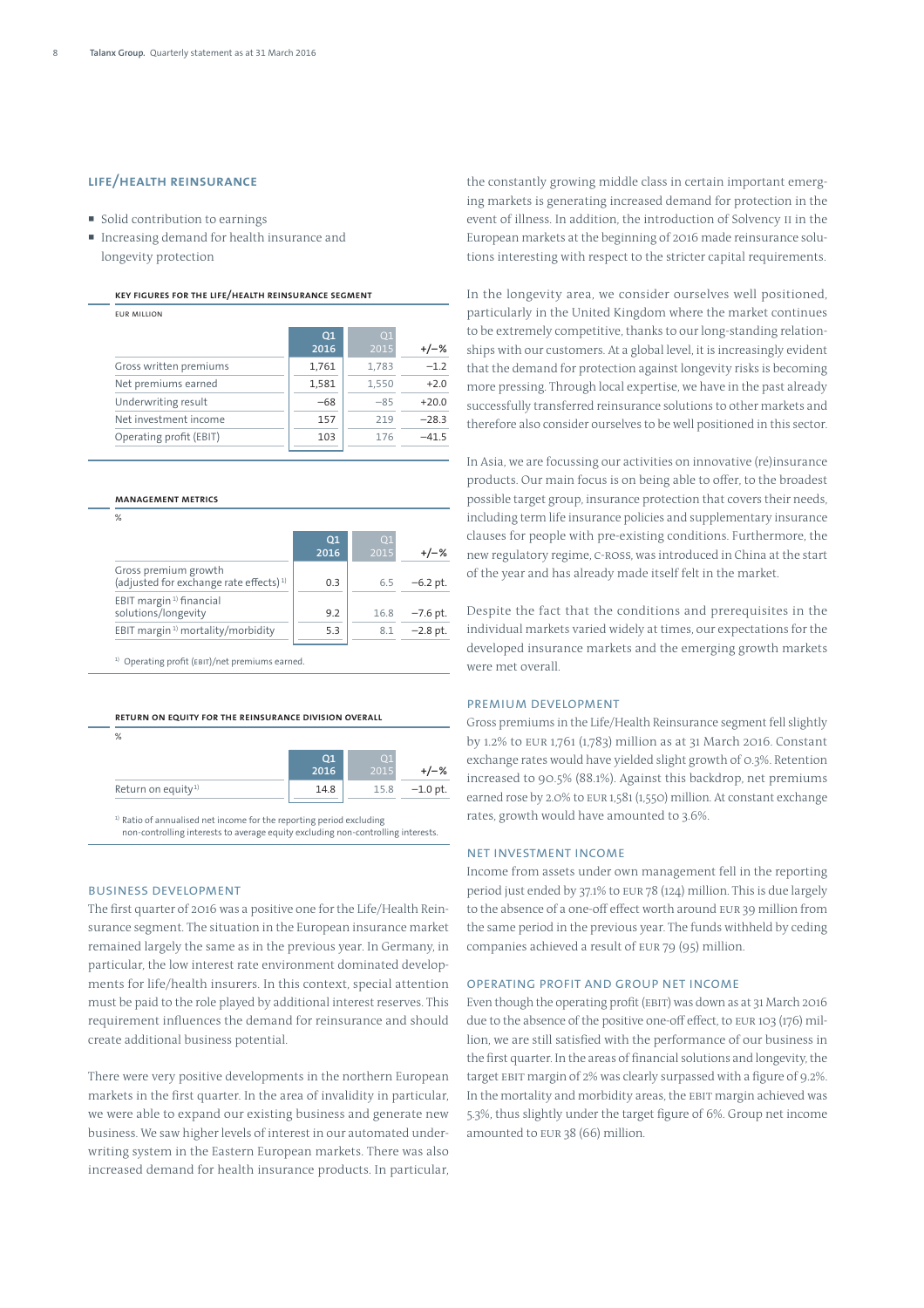## **CORPORATE OPERATIONS**

¡ Group's assets under own management up 1.1%

#### OPERATING PROFIT

The operating profit in the Corporate Operations segment fell in the first quarter of 2016 to EUR  $-2$  (7) million. Group net income attributable to shareholders of Talanx AG for this segment amounted to  $EUR - 24$  (-20) million in the first quarter of 2016.

# **INVESTMENTS AND FINANCIAL POSITION**

The total investment portfolio decreased by 1.2% over the course of the first quarter of 2016 and amounted to EUR 114.2 billion. A key contributing factor to this was the EUR 1.7 billion decline in the portfolio of investment contracts to EUR 0.5 billion. This decline relates to a reclassification of the portfolios of Open Life Towarzystwo Ubezpieczeń Życie S. A. into the assets of disposal groups, which are classified as held for sale. The portfolio of assets under own management, in contrast, rose by 1.1% to EUR 101.9 billion, while the funds withheld by ceding companies fell 6.5% to EUR 11.8 billion. Growth in the portfolio of assets under own management was predominantly market-driven and is also still determined by the cash inflows from the underwriting business – which were reinvested in accordance with the respective corporate guidelines.

Fixed-income investments were again the most significant asset class in the first quarter of 2016. Most reinvestments were made in this class, reflecting the existing investment structure. This asset class contributed EUR 0.7 billion to earnings, which was reinvested as far as possible in the year under review.

The equity allocation ratio after derivatives (equity ratio) was 1.5% at the end of the quarter. The equity exposure in the Reinsurance segment was increased moderately.

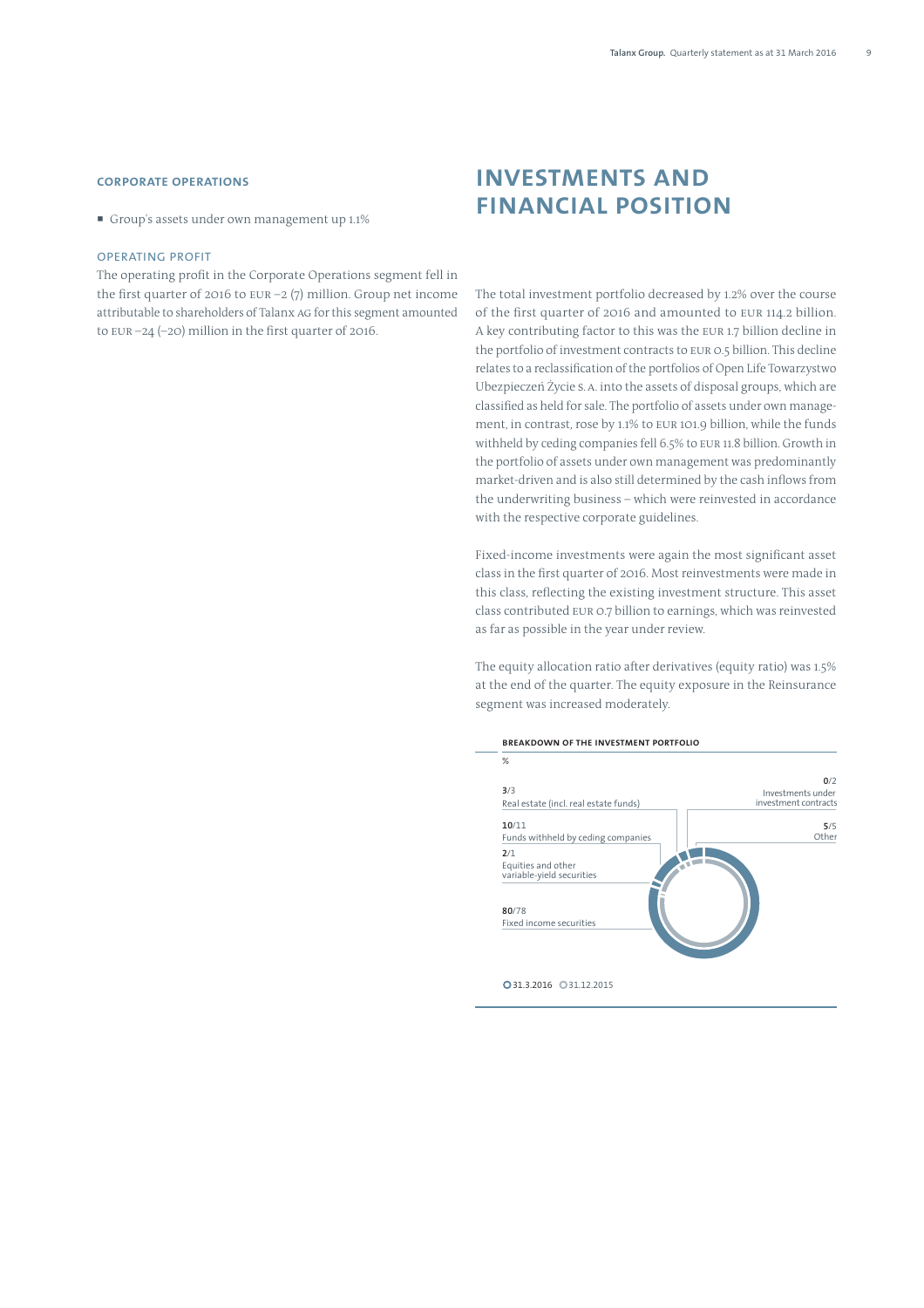#### **BREAKDOWN OF ASSETS UNDER OWN MANAGEMENT BY ASSET CLASS**

|                                                                                                                    |              | 31.3.2016 |         | 31.12.2015 |  |
|--------------------------------------------------------------------------------------------------------------------|--------------|-----------|---------|------------|--|
| Investment property                                                                                                | 2,175        | 2%        | 2.198   | 2%         |  |
| Shares in affiliated companies and participating interests                                                         | 107          | $<1\%$    | 111     | $<1\%$     |  |
| Investments in associates and joint ventures                                                                       | 276          | $<1\%$    | 272     | < 1%       |  |
| Loans and receivables                                                                                              |              |           |         |            |  |
| Loans incl. mortgage loans                                                                                         | 690          | 1%        | 733     | 1%         |  |
| Loans and receivables due from government or quasi-governmental entities,<br>together with fixed-income securities | 28,999       | 28%       | 29,021  | 29%        |  |
| Financial assets held to maturity                                                                                  | 1,025        | 1%        | 1.287   | 1%         |  |
| Financial assets available for sale                                                                                |              |           |         |            |  |
| Fixed-income securities                                                                                            | 60.775       | 60%       | 59,396  | 59%        |  |
| Variable-yield securities                                                                                          | 2,278        | 2%        | 1.875   | 2%         |  |
| Financial assets at fair value through profit or loss                                                              |              |           |         |            |  |
| Financial assets classified at fair value through profit or loss                                                   |              |           |         |            |  |
| Fixed-income securities                                                                                            | 860          | 1%        | 807     | 1%         |  |
| Variable-yield securities                                                                                          | 25           | $<1\%$    | 67      | $<1\%$     |  |
| Financial instruments held for trading                                                                             |              |           |         |            |  |
| Fixed-income securities                                                                                            | $\mathbf{1}$ | $< 1\%$   | 6       | $<1\%$     |  |
| Variable-yield securities                                                                                          | 139          | $< 1\%$   | 135     | < 1%       |  |
| Derivatives <sup>1)</sup>                                                                                          | 56           | < 1%      | 48      | <1%        |  |
| Other investments                                                                                                  | 4,507        | 4%        | 4.821   | 5%         |  |
| Assets under own management                                                                                        | 101,913      | 100%      | 100,777 | 100%       |  |

<sup>1)</sup> Only derivatives with positive fair values.

## FESTVERZINSLICHE WERTPAPIERE

The portfolio of fixed-income investments (excluding mortgage and policy loans) rose by EUR 1.1 billion in the first quarter of 2016 to total EUR 91.7 billion at the quarter's end. At 80% of total investments, this asset class continues to represent the most significant share of our investments by volume. Fixed-income investments were primarily divided into the investment categories of "Loans and receivables" and "Financial assets available for sale".

"Fixed-income securities available for sale", whose volatility impacts equity, increased further by EUR 1.4 billion to EUR 60.8 billion, or 66% of total investments in the fixed income portfolio. German covered bonds (Pfandbriefe) and corporate bonds accounted for the majority of these investments. Valuation reserves – i.e. the balance of unrealised gains and losses – have risen from EUR 2.9 billion to EUR 4.5 billion since the end of 2015 due to the further drop in interest rates for long terms.

In the "Loans and receivables" category, investments were primarily held in government securities or securities with a similar level of security. German covered bonds (Pfandbriefe) still represent the largest item in the portfolio. Total holdings in fixed-income securities within the category "Loans and receivables" amounted to EUR 29.0 billion at the end of the quarter and thus represent 32% of total holdings in the asset class of fixed-income investments. Off -balance-sheet valuation reserves of "Loans and receivables" (including mortgage and policy loans) increased from EUR 4.9 billion to EUR 5.9 billion.

In 2016, investment in fixed-income securities continued to focus on government bonds with good ratings or securities from issuers with a similar credit quality. At the reporting date, holdings of AAArated bonds amounted to EUR 35.9 billion. This represents 39% of the total portfolio of fixed-income securities and loans.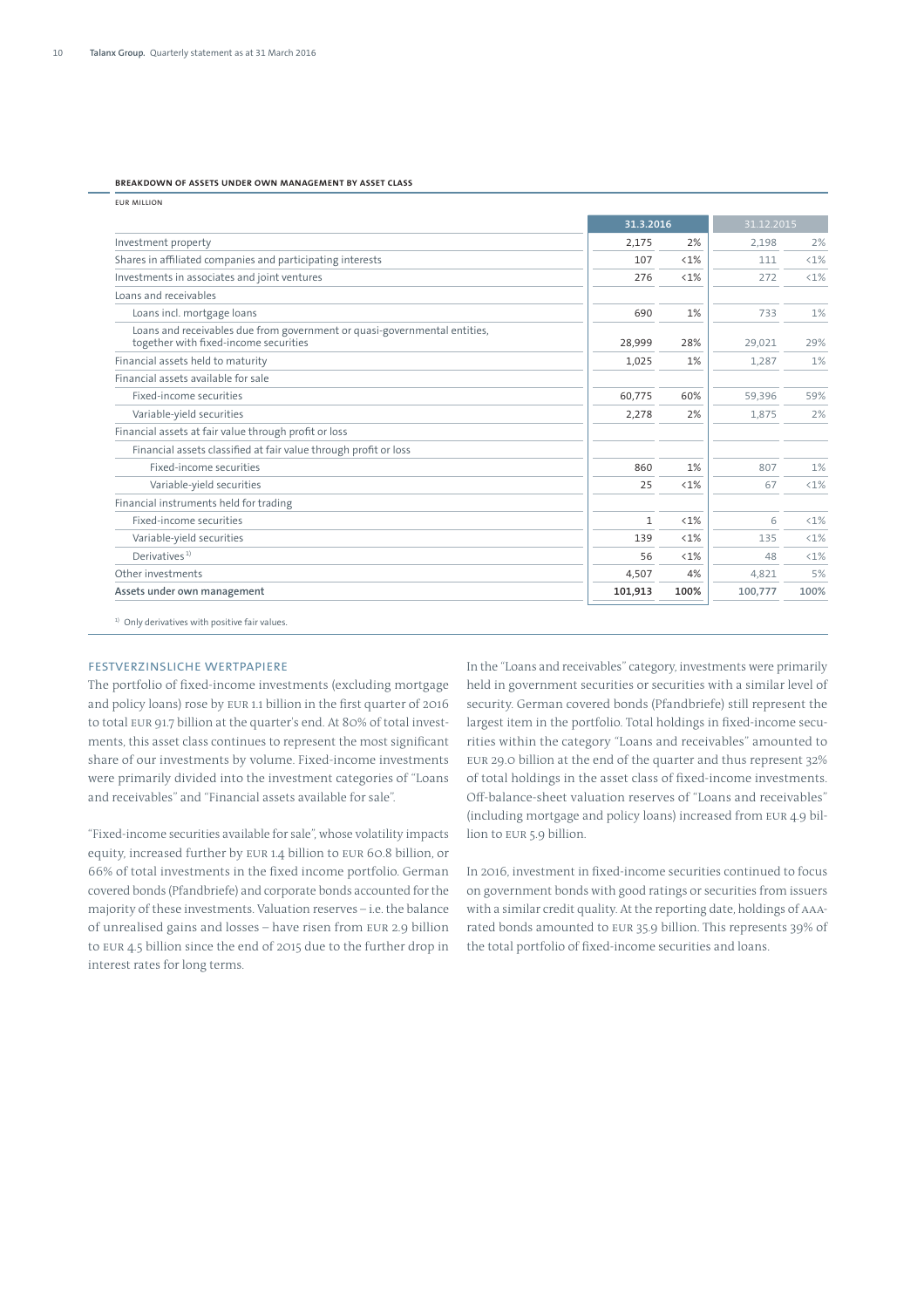The Group pursues a conservative investment policy. As a result, 78% of instruments in the fixed-income securities asset category have a minimum A rating.

The Group has only a small portfolio of investments in government bonds from countries with a rating lower than A–. On a fair value basis, this portfolio amounts to EUR 3.3 billion and therefore corresponds to a share of 3.3%.

As far as matching currency coverage is concerned, US dollar-denominated investments continue to account for the largest share (20%) of the Talanx Group's foreign currency portfolio. Sizeable positions are also held in sterling and Australian dollars, totalling 5% of all investments. The total share of assets under own management in foreign currencies was 32% as at 31 March 2016.



## EQUITIES AND EQUITY FUNDS

Net unrealised gains and losses on equity holdings within the Group (excluding "Other investments") reduced by EUR 40 million to EUR 86 million.

## REAL ESTATE INCLUDING SHARES IN REAL ESTATE FUNDS

Investment property totalled EUR 2.2 (2.2) billion at the reporting date. An additional EUR 744 (724) million is held in real estate funds, which are recognised as "Financial assets available for sale".

Depreciation of EUR 11 million was recognised on investment property in the reporting period. There were no impairment losses. Depreciation on real estate funds stood at EUR 1 million. These depreciations were offset by negligible reversals of impairment losses.

The real estate ratio including investments in real estate funds amounted to 3% (3%).

## ALTERNATIVE INVESTMENTS

Holdings of alternative investments are still being expanded continuously. The "alternative investments" category helps improve returns and diversify the portfolio.

In the area of infrastructure investments, a diversified portfolio of equity and external funding investments has been built up over the last few years. In the first quarter, this was supplemented by the acquisition of three wind farm project companies. The volume currently amounts to EUR 1.3 billion. These activities are to be continued; our objective is to build up a portfolio worth EUR 2 billion by the end of 2017. In the area of renewable energies, we had previously only invested in wind farms in Germany, France and Norway. Suitable solar parks and hydroelectric power plants are also seen as potential investment opportunities.

## **NET INVESTMENT INCOME**

## **CHANGES IN NET INVESTMENT INCOME**

| <b>FUR MILLION</b> |
|--------------------|
|                    |

|                                                                  | Q1 2016       | 01 2015        |
|------------------------------------------------------------------|---------------|----------------|
| Ordinary investment income                                       | 783           | 843            |
| of which current income from<br>interest                         | 690           | 729            |
| of which gain/loss on investments<br>in associates               | 2             | 4              |
| Realised net gains on disposal of<br>investments                 | 221           | 177            |
| Write-downs/reversals of write-downs<br>of investments           | $-40$         | $-74$          |
| Unrealised net gains/losses on<br>investments                    | 31            | $\overline{4}$ |
| Other investment expenses                                        | 54            | 51             |
| Income from assets under own<br>management                       | 941           | 899            |
| Net interest income from funds<br>withheld and contract deposits | 79            | 95             |
| Income from investment contracts                                 | $\mathcal{P}$ | $\mathcal{P}$  |
| Total                                                            | 1,022         | 996            |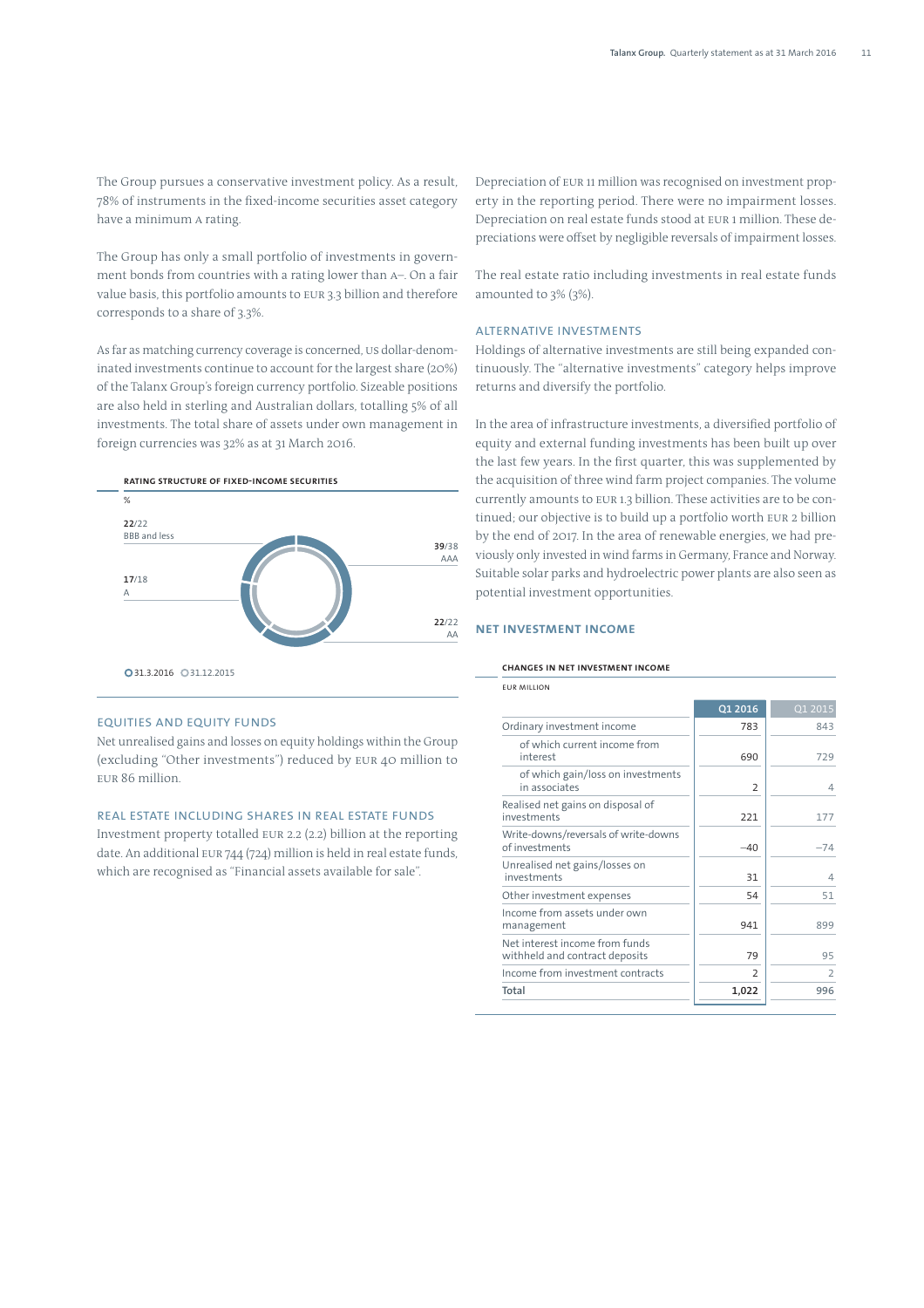Net investment income for the first quarter was EUR 1.0 billion, up slightly on the previous year. Current interest income amounted to EUR 0.7 billion and still accounted for the majority of investment income. Realised gains/losses on disposal of investments was EUR 288 million. In addition, impairment losses amounting to EUR 41 million were made.

Ordinary investment income at the end of the quarter totalled EUR 783 (843) million. Falling interest rates on the capital markets led to an average coupon in the fixed-income securities portfolio of 3.3%, down on the previous year's value of 3.6%. In addition, a disclosable positive one-off effect from Life/Health Reinsurance (EUR 39 million) was included in the previous year.

Overall, total realised net gains on the disposal of investments in the first quarter of the financial year were down on the prior-year figure, amounting on balance to EUR 221 (177) million. The positive net gains resulted from regular portfolio turnover in all segments, as well as from the requirement to realise unrealised gains in order to finance the additional interest reserve for life insurance and occupational pension plans required by the HGB. The adjustment of our private equity portfolio through the sale of older commitments also had a positive effect.

In comparison to the previous year, lower depreciations on balance were required in the first quarter of this year. These amounted to EUR 40 (74) million in total, net of reversals of write-downs.

Unrealised net gains/losses improved by EUR 4 million to EUR 31 million.

Net interest income and expenses from funds withheld and contract deposits totalled EUR 79 (95) million.



<sup>1)</sup> After elimination of intragroup cross-segment transactions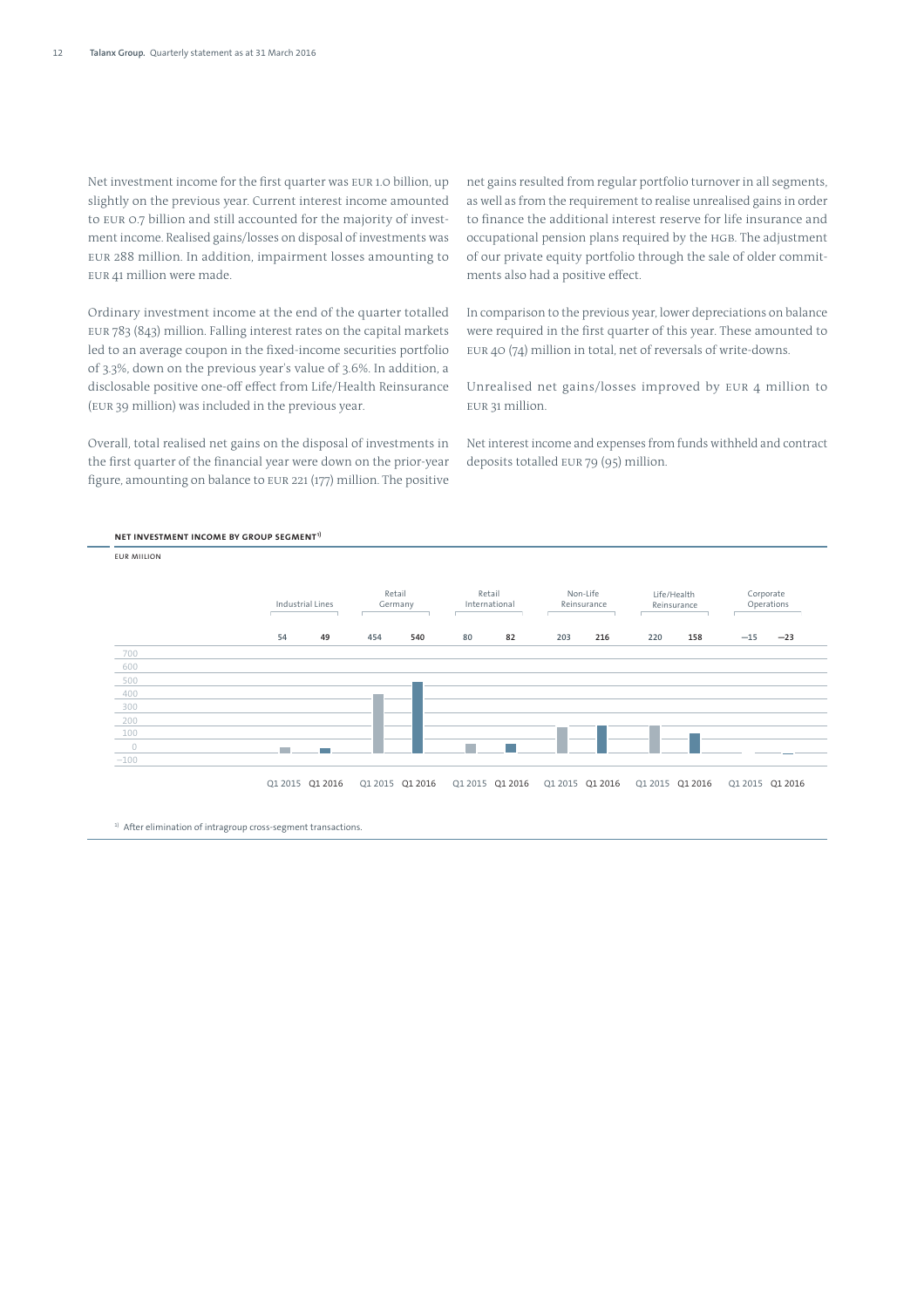## **EQUITY**

## CHANGES IN EQUITY

Equity rose by EUR 395 million (2.9%) to EUR 13,826 (13,431) million in the reporting period just ended. The Group's portion (equity excluding non-controlling interests) amounted to EUR 8,532 (8,282) million. The slight increase by EUR 250 million  $(+3.0\%)$  is due firstly to the net profit for the period, EUR 222 million of which is attributable to our shareholders and was allocated in full to retained earnings and, secondly, to the increase in "accumulated other comprehensive income and other reserves", compared with 31 December 2015, by EUR 28 million to EUR 517 million.

The change in "Other reserves" (EUR +28 million) is mainly due to two partially offsetting effects. On the one hand, the significant rise in unrealised gains on investments by EUR 1,029 million to EUR 3,472 (2,443) million was the prime cause of the increase in other reserves and was largely due to gains on corporate and government bonds as a result of the further decline in interest rates for long terms. On the other hand, the decrease in the other changes in equity by EUR –1,001 million cushioned this effect to a large extent. EUR –794 million and thus an essential part of this change was attributable to policyholder participations/shadow accounting (in particular policyholder participations in losses on investments) and EUR –168 million was attributable to technical gains or losses from provisions for pensions (mainly caused by the further decline in interest rates). Furthermore, the changes in the cash flow hedge reserve (EUR +97 million) as well as the accumulated currency translation gains/losses (EUR –136 million) in the reporting period almost cancelled one another out, whereby the latter primarily resulted from the appreciation of the euro against the US dollar.

Non-controlling interests in equity rose slightly by EUR 145 million – or 2.8% – to EUR 5,294 million. Non-controlling interests in net income for the reporting period were EUR 159 (159) million. The dividend payment to non-Group shareholders totalling EUR 39 (48) million was mainly due to the Hannover Re Group.

## **CHANGES IN EQUITY**

EUR MIILION

| 31.3.2016 | 31.12.2015 |
|-----------|------------|
| 316       | 316        |
| 1,373     | 1,373      |
| 6,326     | 6.104      |
| 517       | 489        |
| 8,532     | 8,282      |
| 5,294     | 5.149      |
| 13,826    | 13,431     |
|           |            |

#### **EQUITY BY SEGMENT 1) INCLUDING NON-CONTROLLING INTERESTS**

|                                    | 31.3.2016 | 31.12.2015 |
|------------------------------------|-----------|------------|
| Segment                            |           |            |
| Industrial Lines                   | 2,095     | 2,099      |
| of which non-controlling interests |           |            |
| Retail Germany                     | 2,720     | 2,590      |
| of which non-controlling interests | 52        | 46         |
| Retail International               | 2,282     | 2,201      |
| of which non-controlling interests | 253       | 244        |
| Reinsurance                        | 9,034     | 8,760      |
| of which non-controlling interests | 4,990     | 4,862      |
| Corporate Operations               | $-2,297$  | $-2,195$   |
| of which non-controlling interests |           |            |
| Consolidation                      | $-8$      | $-24$      |
| of which non-controlling interests | $^{-1}$   | $-3$       |
| <b>Total equity</b>                | 13,826    | 13,431     |
| Group equity                       | 8,532     | 8,282      |
| Non-controlling interest in equity | 5,294     | 5,149      |

<sup>1)</sup> Equity per segment is defined as the difference between the assets and liabilities of each segment.

Note: To simplify the presentation, the non-controlling interests for the Reinsurance Division are derived from Group non-controlling interests in Hannover Re; for this purpose, the two reinsurance segments have been combined.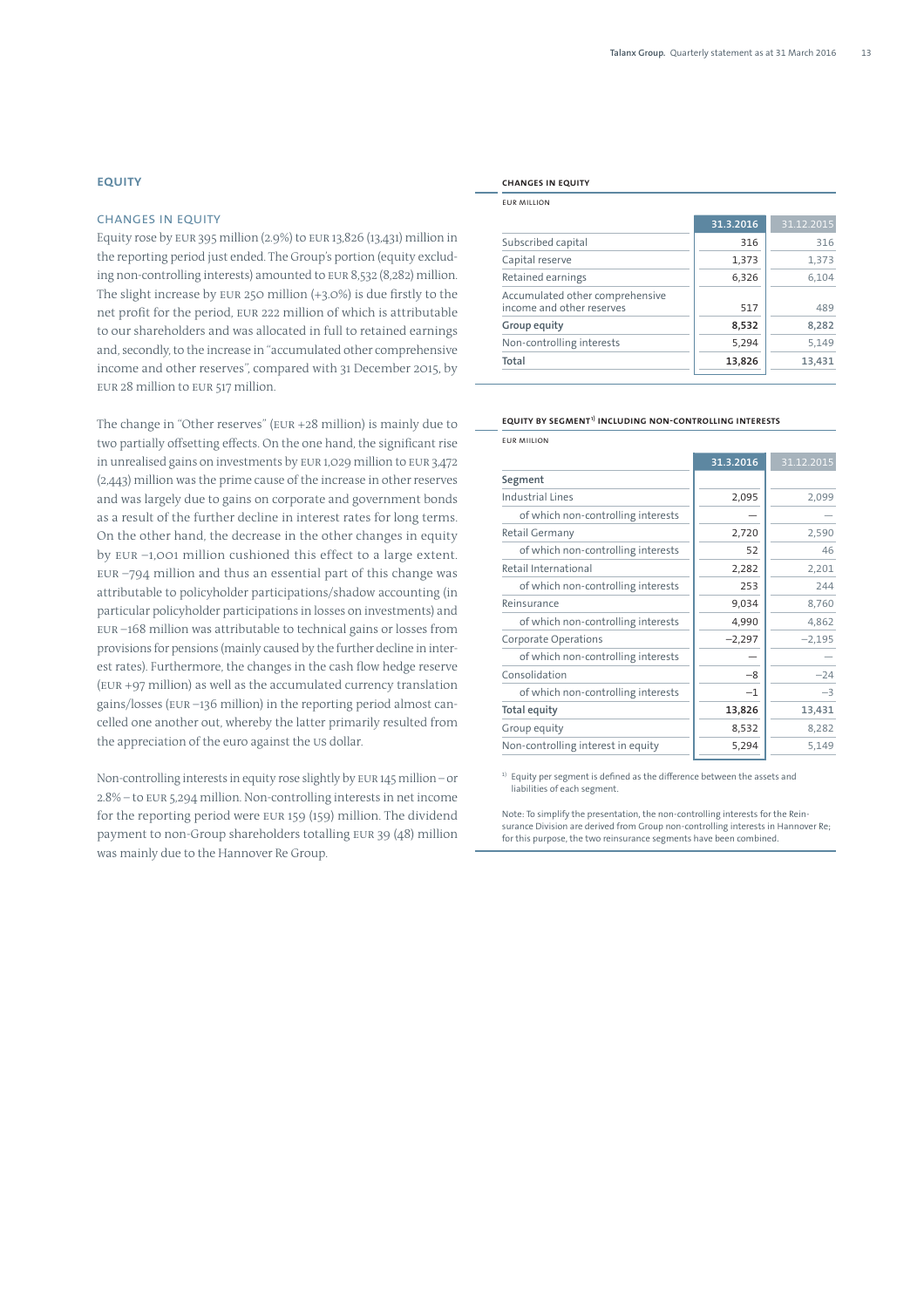# **OUTLOOK**

We are making the following assumptions:

- $\blacksquare$  moderate global economic growth
- $\blacksquare$  steady inflation rates
- $\blacksquare$  continuing very low interest rates
- $\blacksquare$  no sudden upheavals on the capital markets
- $\blacksquare$  no significant fiscal or regulatory changes
- $\blacksquare$  catastrophe losses in line with expectations

## **TALANX GROUP**

For the Talanx Group, we expect stable gross premium volumes for 2016 – based on steady exchange rates. The IFRS net return on investment should amount to at least 3%. We are aiming for Group net income of around EUR 750 million. It follows that we expect our return on equity to be above 8.5% in 2016, which would be in line with our strategic target of 750 basis points above the average risk-free interest rate. This earnings target assumes that any major losses will be within the expected range and that there will be no disruptions on the currency and capital markets. Our express aim is to pay out 35% to 45% of Group net income as dividends.

# **INDUSTRIAL LINES**

HDI Global SE, which manages the division, sees further significant potential for profitable growth in the international business. For this reason, we intend to continue our efforts in 2016 to expand HDI Global SE's international business. Throughout Europe, we aim to expand our industrial insurance business in the fields of local business, small and medium enterprises and international insurance programmes. Latin America, (South-)East Asia and MENA (Middle East and North Africa) remain our target regions outside Europe. Following the further boost to profitability in the domestic business, we expect stable to slightly increasing growth in gross premiums overall (after adjustment for exchange rate effects). In tandem with the anticipated improvement in profitability, we will continue in 2016 to pursue our strategic aim to gradually raise the retention. We are aiming to achieve a retention ratio that is at least on a par with the previous year, i.e. more than 52%. Compared with

the previous year, we expect that major losses will return to normal in 2016 and, as a result, that the combined ratio will be lower, at 97% to 98%. The successful measures to improve profitability in the German property insurance business as well as in the motor and transport business should also contribute to this. The EBIT margin should therefore be between 9% and 10% in 2016, and the return on equity should be in the region of 7%.

## **RETAIL GERMANY**

We anticipate that gross written premiums in the Retail Germany Division will erode by approximately 3% to 5% in 2016, due in particular to policies maturing as well as what is likely to be more subdued new business as a result of the transition of the product portfolio from traditional guarantee products to modern, capitalefficient products. The first successes of this product transition are reflected in the expectation of a new business margin of around 1% for 2016. The combined ratio is expected to be slightly above 100%, due to the investment phase of the divisional programme. Assuming that there is no further decline in interest rates, we expect an EBIT margin of 1% to 2% for 2016. As a result, the return on equity in 2016 should be in the region of 2%.

## **RETAIL INTERNATIONAL**

In the Retail International Division we are aiming for growth in gross written premiums of around 10% in 2016, assuming that there are no unforeseen exchange rate fluctuations. The acquisition of the Italian life insurance company CBA Vita S. p. A. and its subsidiary Sella Life Ltd. is also taken into consideration here. We anticipate that growth in value of new business is likely to be between 5% and 10% in 2016 and that the combined ratio will probably be around 96%. We expect an EBIT margin of around 6%. In addition, we anticipate the return on equity for 2016 to be in the region of 6%.

## **NON-LIFE REINSURANCE**

In the Non-Life Reinsurance segment, we anticipate a slight decline in premium income when adjusted for exchange rate effects. This assumption is based on our selective underwriting policy which is to underwrite, for the most part, only business that meets our margin requirements.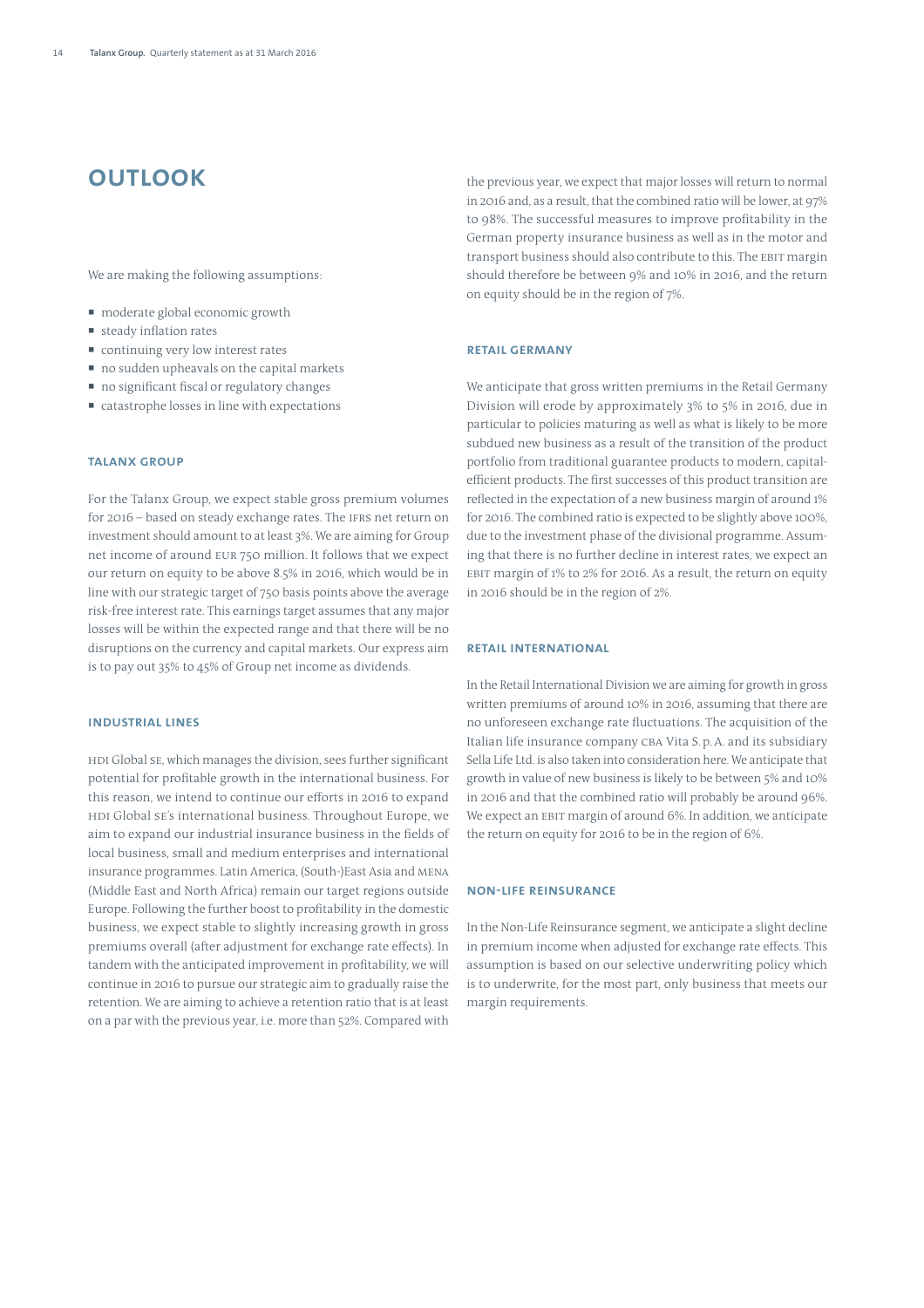For the full-year 2016 we expect a good underwriting result in the Non-Life Reinsurance segment, which should be approximately on a par with that of 2015. The prerequisite for this is that the major loss burden remains in line with the expected figure of EUR 825 million. Our goal for the combined ratio is for a figure below 96%. The EBIT margin for the Non-Life Reinsurance segment should amount to at least 10%.

## **LIFE/HEALTH REINSURANCE**

In the Life/Health Reinsurance segment too, we expect good business opportunities in 2016. While we are expecting that some largevolume treaties will be discontinued, we are expecting premium volumes to remain stable on the back of new business. The value of new business (excluding non-controlling interests) should be above EUR 110 million. Our EBIT margin targets for the financial solutions and the longevity business, at 2%, and for the mortality and morbidity business, at 6%, remain unchanged.

## **REINSURANCE DIVISION OVERALL**

The Talanx Group expects the return on equity for the Reinsurance Division overall to be at least 10% in 2016, in line with its strategic target of 900 basis points above the five-year average for (risk free) ten-year German government bonds.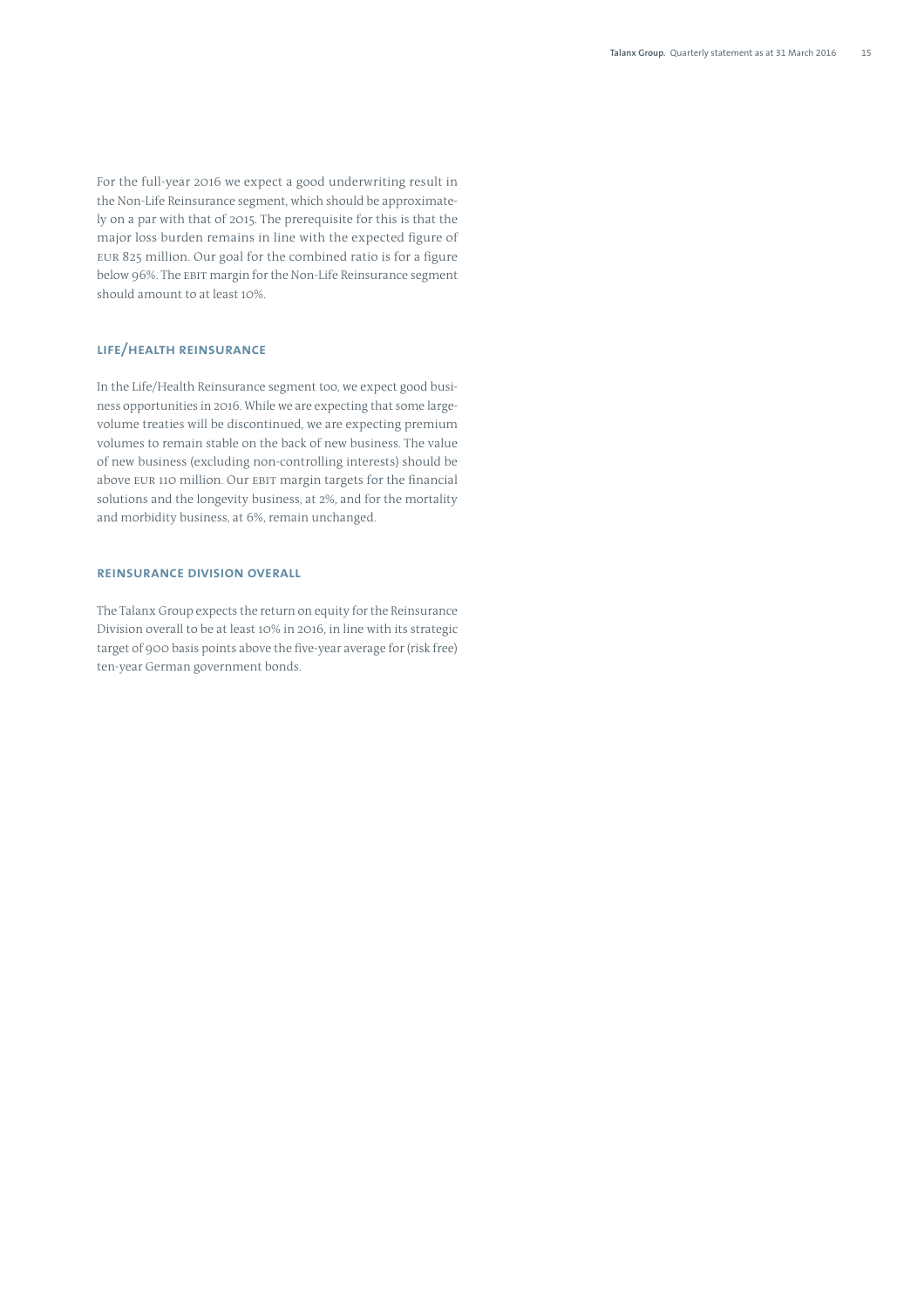# **CONSOLIDATED BALANCE SHEET OF TALANX AG**  AS AT 31 MARCH 2016

## **CONSOLIDATED BALANCE SHEET – ASSETS**

EUR MILLION

|                                                                                 |        |         | 31.3.2016 | 31.12.2015 |
|---------------------------------------------------------------------------------|--------|---------|-----------|------------|
| A. A. Intangible assets                                                         |        |         |           |            |
| a. Goodwill                                                                     |        | 1,039   |           | 1,037      |
| b. Other intangible assets                                                      |        | 890     |           | 953        |
|                                                                                 |        |         | 1,929     | 1,990      |
|                                                                                 |        |         |           |            |
| B. Investments                                                                  |        |         |           |            |
| a. Investment property                                                          |        | 2,175   |           | 2,198      |
| b. Shares in affiliated companies and participating interests                   |        | 107     |           | 111        |
| c. Investments in associates and joint ventures                                 |        | 276     |           | 272        |
| d. Loans and receivables                                                        |        | 29,689  |           | 29,754     |
| e. Other financial instruments                                                  |        |         |           |            |
| i. Held to maturity                                                             | 1,025  |         |           | 1,287      |
| ii. Available for sale                                                          | 63,053 |         |           | 61,271     |
| iii. At fair value through profit or loss                                       | 1,081  |         |           | 1,063      |
| f. Other investments                                                            | 4,507  |         |           | 4,821      |
| Assets under own management                                                     |        | 101,913 |           | 100,777    |
| g. Investments under investment contracts                                       |        | 489     |           | 2,223      |
| h. Funds withheld by ceding companies                                           |        | 11,795  |           | 12.611     |
| Investments                                                                     |        |         | 114,197   | 115,611    |
|                                                                                 |        |         |           |            |
| C. Investments for the benefit of life insurance                                |        |         |           |            |
| policyholders who bear the investment risk                                      |        |         | 9,679     | 10,104     |
| D. Reinsurance recoverables on technical provisions                             |        |         | 8,708     | 8,372      |
|                                                                                 |        |         |           |            |
| E. Accounts receivable on insurance business                                    |        |         | 6,481     | 6,070      |
| F. Deferred acquisition costs                                                   |        |         | 5,042     | 5,078      |
|                                                                                 |        |         |           |            |
| G. Cash at banks, cheques and cash-in-hand                                      |        |         | 3,490     | 2,243      |
| H. Deferred tax assets                                                          |        |         | 758       | 736        |
|                                                                                 |        |         |           |            |
| Other assets<br>L.                                                              |        |         | 2,541     | 2,537      |
|                                                                                 |        |         |           |            |
| J. Non-current assets and assets of disposal groups classified as held for sale |        |         | 1,954     | 19         |
| <b>Total assets</b>                                                             |        |         | 154,779   | 152,760    |
|                                                                                 |        |         |           |            |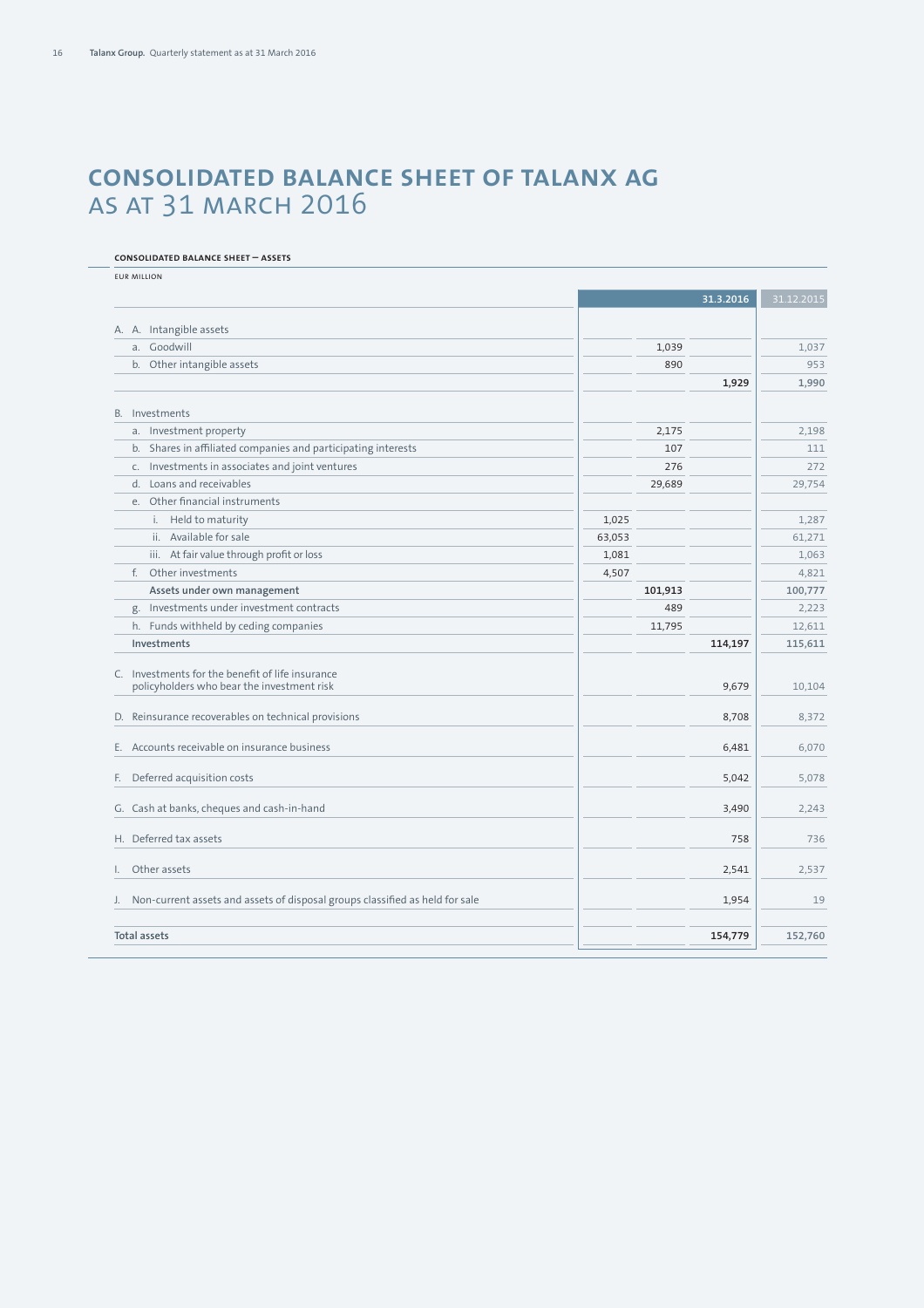## **CONSOLIDATED BALANCE SHEET – LIABILITIES**

EUR MILLION

|    |                                                                                                                |        |         | 31.3.2016 | 31.12.2015 |
|----|----------------------------------------------------------------------------------------------------------------|--------|---------|-----------|------------|
|    | A. Equity                                                                                                      |        |         |           |            |
|    | a. Subscribed capital                                                                                          | 316    |         |           | 316        |
|    | 316 (previous year: 316)<br>Nominal value:<br>Contingent capital: 104 (previous year: 104)                     |        |         |           |            |
|    | b. Reserves                                                                                                    | 8,216  |         |           | 7,966      |
|    | Equity excluding non-controlling interests                                                                     |        | 8,532   |           | 8,282      |
|    | c. Non-controlling interests                                                                                   |        | 5,294   |           | 5,149      |
|    | Total equity                                                                                                   |        |         | 13,826    | 13,431     |
| В. | Subordinated liabilities                                                                                       |        | 1,941   |           | 1,943      |
|    | C. Technical provisions                                                                                        |        |         |           |            |
|    | a. Unearned premium reserve                                                                                    | 8,588  |         |           | 7,081      |
|    | b. Benefit reserve                                                                                             | 54,502 |         |           | 54,845     |
|    | c. Loss and loss adjustment expense reserve                                                                    | 40,046 |         |           | 40,392     |
|    | d. Provision for premium refunds                                                                               | 5,181  |         |           | 4,138      |
|    | e. Other technical provisions                                                                                  | 369    |         |           | 376        |
|    |                                                                                                                |        | 108,686 |           | 106,832    |
|    | D. Technical provisions for life insurance policies where the investment risk<br>is borne by the policyholders |        | 9,679   |           | 10,104     |
|    | E. Other provisions                                                                                            |        |         |           |            |
|    | a. Provisions for pensions and other post-employment benefits                                                  | 2,195  |         |           | 1,945      |
|    | b. Provisions for taxes                                                                                        | 765    |         |           | 721        |
|    | c. Miscellaneous other provisions                                                                              | 790    |         |           | 850        |
|    |                                                                                                                |        | 3,750   |           | 3,516      |
|    | F. Liabilities                                                                                                 |        |         |           |            |
|    | a. Notes payable and loans                                                                                     | 1,490  |         |           | 1,441      |
|    | b. Funds withheld under reinsurance treaties                                                                   | 4,922  |         |           | 5,351      |
|    | c. Other liabilities                                                                                           | 6,153  |         |           | 7,844      |
|    |                                                                                                                |        | 12,565  |           | 14,636     |
|    | G. Deferred tax liabilities                                                                                    |        | 2,431   |           | 2,298      |
|    | H. Liabilities included in disposal groups classified as held for sale                                         |        | 1,901   |           |            |
|    | Total liabilities/provisions                                                                                   |        |         | 140,953   | 139,329    |
|    | Total equity and liabilities                                                                                   |        |         | 154,779   | 152,760    |
|    |                                                                                                                |        |         |           |            |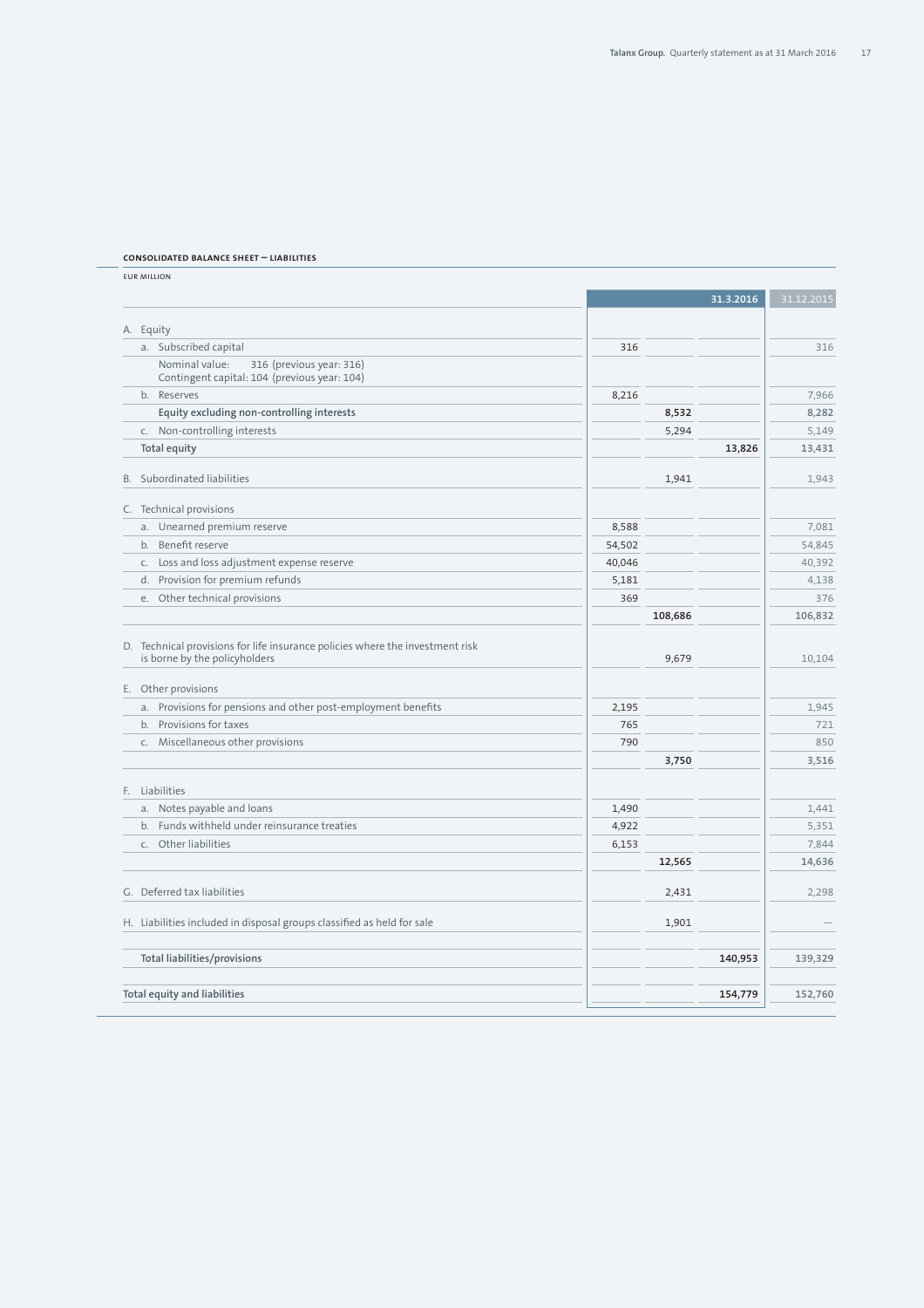# **CONSOLIDATED STATEMENT OF INCOME OF TALANX AG**  FOR THE PERIOD FROM 1 JANUARY TO 31 MARCH 2016

## **CONSOLIDATED STATEMENT OF INCOME**

| <b>EUR MILLION</b>                                                                       |          |                |
|------------------------------------------------------------------------------------------|----------|----------------|
|                                                                                          | Q1 2016  | Q1 2015        |
| 1. Gross written premiums including premiums from unit-linked life and annuity insurance | 8,995    | 9,440          |
| 2. Savings elements of premiums from unit-linked life and annuity insurance              | 261      | 257            |
| 3. Ceded written premiums                                                                | 1,295    | 1,466          |
| 4. Change in gross unearned premiums                                                     | $-1,618$ | $-1,880$       |
| 5. Change in ceded unearned premiums                                                     | $-445$   | $-530$         |
| Net premiums earned                                                                      | 6,266    | 6,367          |
|                                                                                          |          |                |
| 6. Claims and claims expenses (gross)                                                    | 5,715    | 5.960          |
| Reinsurers' share                                                                        | 481      | 611            |
| Claims and claims expenses (net)                                                         | 5,234    | 5,349          |
| 7. Acquisition costs and administrative expenses (gross)                                 | 1,626    | 1,519          |
| Reinsurers' share                                                                        | 162      | 154            |
| Acquisition costs and administrative expenses (net)                                      | 1,464    | 1,365          |
|                                                                                          |          |                |
| 8. Other technical income                                                                | 16       | 13             |
| Other technical expenses                                                                 | 6        | 55             |
| Other technical result                                                                   | 10       | $-42$          |
| Net technical result                                                                     | $-422$   | $-389$         |
| 9. a. Investment income                                                                  | 1,120    | 1,119          |
| b. Investment expenses                                                                   | 179      | 220            |
| Net income from assets under own management                                              | 941      | 899            |
| Net income from investment contracts                                                     | 2        | $\overline{2}$ |
| Net interest income from funds withheld and contract deposits                            | 79       | 95             |
| Net investment income                                                                    | 1,022    | 996            |
| of which share of profit or loss of equity-accounted associates and joint ventures       | 2        | $\overline{4}$ |
|                                                                                          |          |                |
| 10. a. Other income                                                                      | 462      | 467            |
| b. Other expenses                                                                        | 489      | 431            |
| Other income/expenses                                                                    | $-27$    | 36             |
| Profit before goodwill impairments                                                       | 573      | 643            |
| 11. Goodwill impairments                                                                 |          |                |
| Operating profit (EBIT)                                                                  | 573      | 643            |
| 12. Financing costs                                                                      | 37       | 46             |
| 13. Taxes on income                                                                      | 155      | 187            |
|                                                                                          |          |                |
| Net income                                                                               | 381      | 410            |
| of which attributable to non-controlling interests                                       | 159      | 159            |
| of which attributable to shareholders of Talanx AG                                       | 222      | 251            |
| Earnings per share                                                                       |          |                |
| Basic earnings per share (EUR)                                                           | 0.88     | 0.99           |
| Diluted earnings per share (EUR)                                                         | 0.88     | 0.99           |
|                                                                                          |          |                |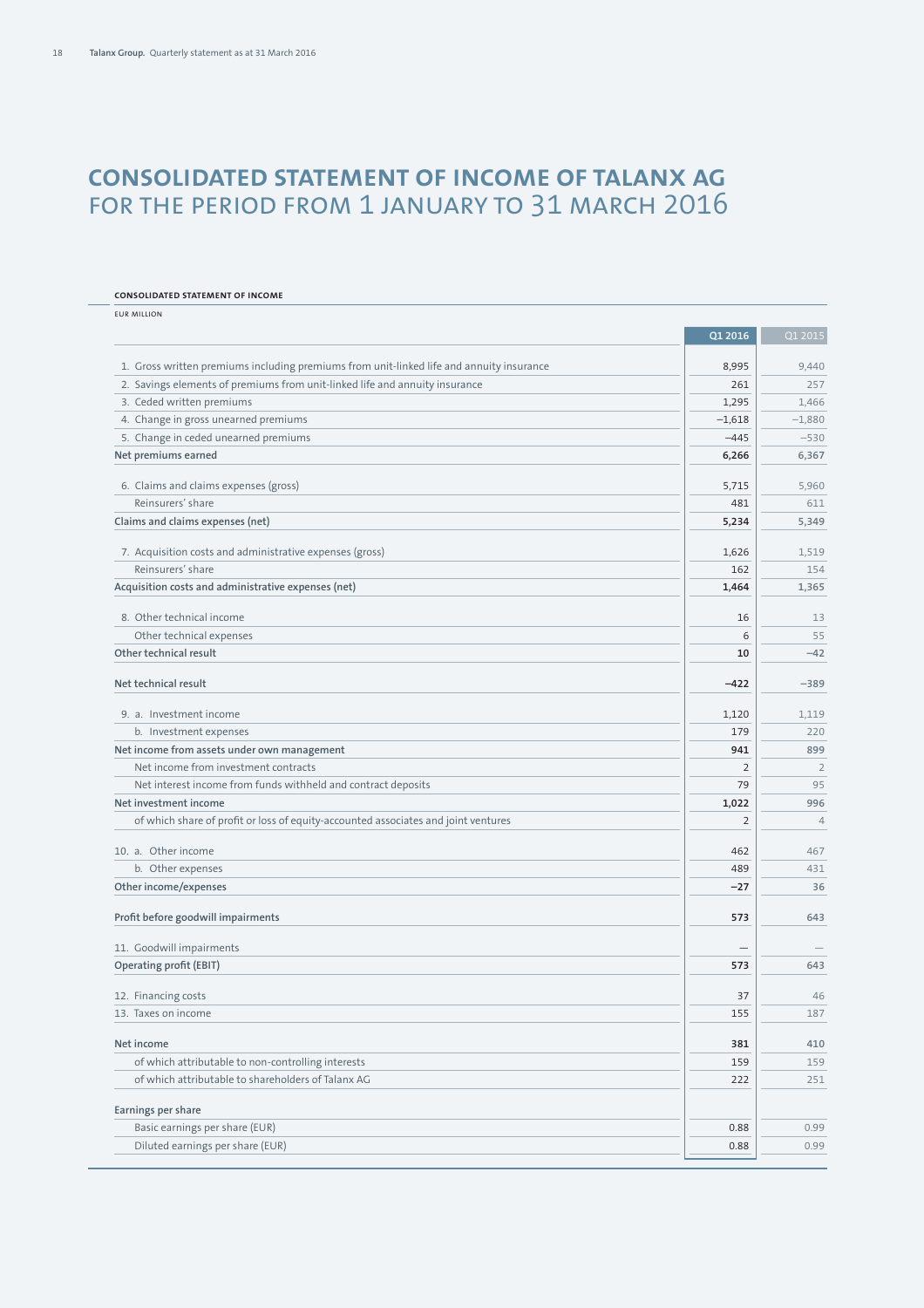# **CONSOLIDATED STATEMENT OF COMPREHENSIVE INCOME OF TALANX AG** FOR THE PERIOD FROM 1 JANUARY TO 31 MARCH 2016

# EUR MILLION **Q1 2016** Q1 2015 **Net income 381 410 Items that will not be reclassified to profit or loss** Actuarial gains (losses) on pension provisions Gains (losses) recognised in other comprehensive income for the period  $-257$  –202 Tax income (expense) 79 60  **–178 –142** Changes in policyholder participation/shadow accounting Gains (losses) recognised in other comprehensive income for the period 11 8 and 11 8 and 11 8 and 11 8 and 11 8 and 11 8 and 12 and 12 and 12 and 12 and 12 and 12 and 12 and 12 and 12 and 12 and 12 and 12 and 12 and 13 and Tax income (expense) — —  $|11|$  8 Total items that will not be reclassified to profit or loss, net of tax **168 and 168 and 168 and 168 and 168 and 168 and 168 and 168 and 168 and 168 and 168 and 168 and 168 and 168 and 168 and 168 and 168 and 168 and 168 a Items that may be reclassified subsequently to profit or loss** Unrealised gains and losses on investments Gains (losses) recognised in other comprehensive income for the period 1,576 1,537 1,537 1,537 Reclassified to profit or loss  $-124$   $-180$ Tax income (expense)  $-197$   $-207$ **1,255 1,250** Exchange differences on translating foreign operations Gains (losses) recognised in other comprehensive income for the period **643** 643 Reclassified to profit or loss  $-$ Tax income (expense) 6 –45  **–260 598** Changes in policyholder participation/shadow accounting Gains (losses) recognised in other comprehensive income for the period and determined and the period of the period and the period of the period of the period of the period of the period of the period of the period of the p Tax income (expense) and the set of the set of the set of the set of the set of the set of the set of the set of the set of the set of the set of the set of the set of the set of the set of the set of the set of the set of  **–874 –958** Changes from cash flow hedges Gains (losses) recognised in other comprehensive income for the period 110 127 Reclassified to profit or loss  $-3$ Tax income (expense)  $-4$   $-8$ **103 119** Changes from equity method measurement Gains (losses) recognised in other comprehensive income for the period –1 1 Reclassified to profit or loss  $-$ Tax income (expense)  $-1$   $1$ Other changes Gains (losses) recognised in other comprehensive income for the period — — Reclassifi ed to profi t or loss — — Tax income (expense)  $\qquad \qquad \qquad$ **— — Total items that may be reclassified subsequently to profit or loss, net of tax <b>223 1,010 223 1,010 Other comprehensive income for the period, net of tax 56 876 876 876 876 876 Total comprehensive income for the period 437 1,286** of which attributable to non-controlling interests 187 and 187 states 187 states 187 states 187 states 187 states 187 states 187 states 187 states 187 states 187 states 187 states 187 states 187 states 187 states 187 state of which attributable to shareholders of Talanx AG 250  $\sim$  250  $\sim$  250  $\sim$  250  $\sim$  252

#### **CONSOLIDATED STATEMENT OF COMPREHENSIVE INCOME**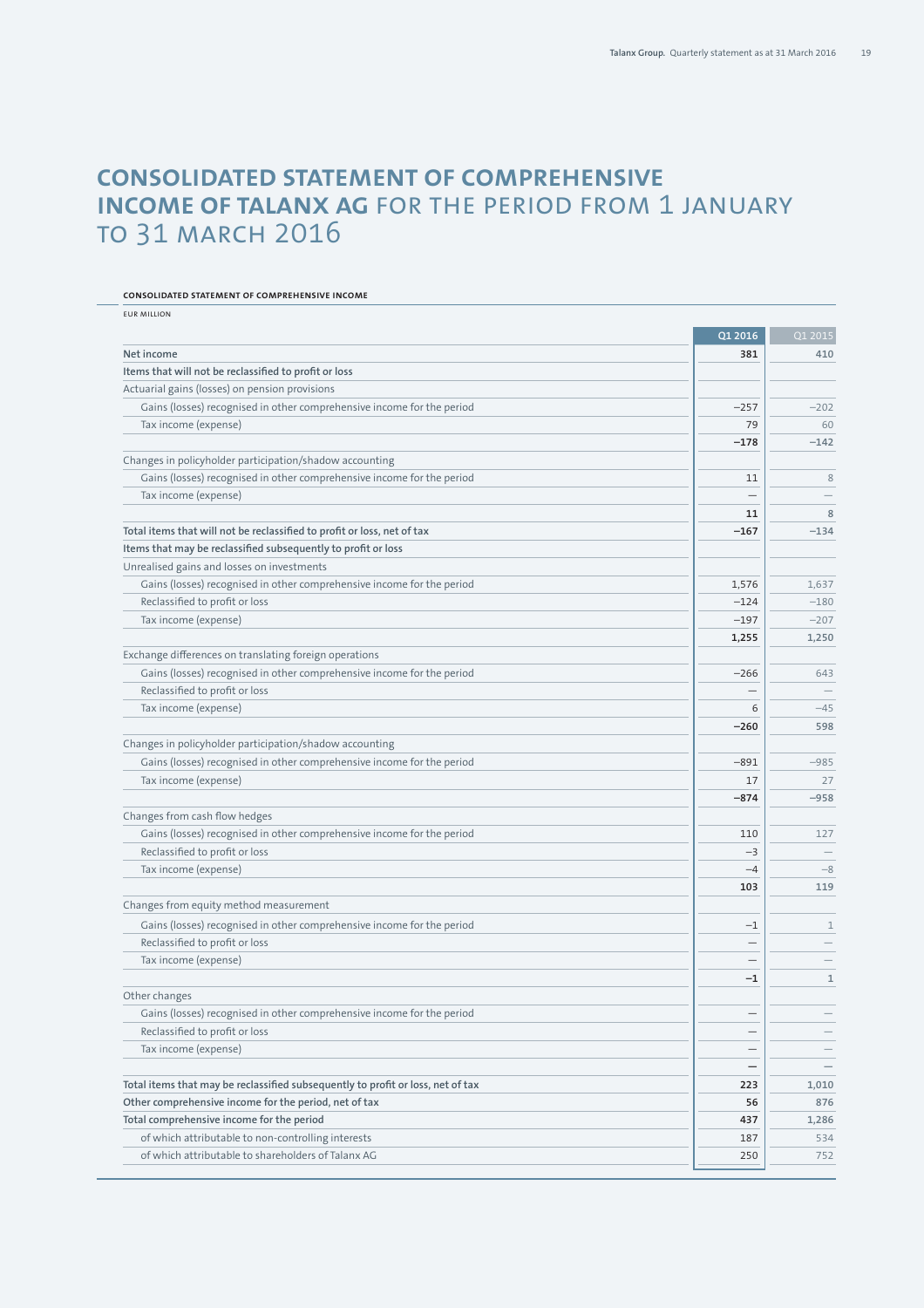# **CONSOLIDATED CASH FLOW STATEMENT OF TALANX AG**  FOR THE PERIOD FROM 1 JANUARY TO 31 MARCH 2016

## **CONSOLIDATED CASH FLOW STATEMENT**

EUR MILLION

|                                                                                                              | Q1 2016        | Q1 2015                  |
|--------------------------------------------------------------------------------------------------------------|----------------|--------------------------|
| 1. Net income<br>I.                                                                                          | 381            | 410                      |
| 2. Changes in technical provisions<br>I.                                                                     | 1,937          | 2,859                    |
| 3. Changes in deferred acquisition costs<br>I.                                                               | $-71$          | $-189$                   |
|                                                                                                              | $-387$         | $-1,155$                 |
| 4. Changes in funds withheld and in accounts receivable and payable<br>I.                                    |                |                          |
| 5. Changes in other receivables and liabilities<br>I.                                                        | 90             | 508                      |
| 6. Changes in investments and liabilities under investment contracts<br>I.                                   | $\overline{4}$ | $\overline{\phantom{m}}$ |
| 7. Changes in financial assets held for trading<br>I.                                                        | 10             | $-28$                    |
| 8. Gains/losses on disposal of investments and property, plant and equipment<br>I.                           | $-221$         | $-178$                   |
| 9. Other non-cash expenses and income (including income tax expense/income)<br>I.                            | $-275$         | 1,000                    |
| Cash flows from operating activities <sup>1)</sup><br>I.                                                     | 1,468          | 3,227                    |
| 1. Cash inflow from the sale of consolidated companies<br>Н.                                                 | $\overline{2}$ |                          |
| 2. Cash outflow from the purchase of consolidated companies<br>Ш.                                            | 9              | $-185$                   |
| 3. Cash inflow from the sale of real estate<br>Ш.                                                            | $\mathbf{1}$   | 12                       |
| 4. Cash outflow from the purchase of real estate<br>Ш.                                                       | $-12$          | $-22$                    |
| 5. Cash inflow from the sale and maturity of financial instruments<br>Н.                                     | 6,077          | 5,444                    |
| 6. Cash outflow from the purchase of financial instruments<br>Ш.                                             | $-6,886$       | $-5,995$                 |
| 7. Changes in investments for the benefit of life insurance policyholders who bear the investment risk<br>Ш. | 414            | $-1,163$                 |
| 8. Changes in other investments<br>Ш.                                                                        | 260            | $-737$                   |
| 9. Cash outflows from the acquisition of tangible and intangible assets<br>Ш.                                | $-22$          | $-29$                    |
| II. 10. Cash inflows from the sale of tangible and intangible assets                                         | 3              | $\overline{2}$           |
| II. Cash flows from investment activities                                                                    | $-154$         | $-2,673$                 |
|                                                                                                              |                |                          |
| 1. Cash inflow from capital increases<br>III.                                                                |                |                          |
| 2. Cash outflow from capital reductions<br>III.                                                              |                |                          |
| 3. Dividends paid<br>III.                                                                                    | $-39$          | $-48$                    |
| 4. Net changes attributable to other financing activities<br>III.                                            | $-12$          | $-21$                    |
| Cash flows from financing activities<br>III.                                                                 | $-51$          | $-69$                    |
|                                                                                                              |                |                          |
| Net change in cash and cash equivalents (I. + II. + III.)                                                    | 1,263          | 485                      |
| Cash and cash equivalents at the beginning of the reporting period                                           | 2,243          | 2,152                    |
| Effect of exchange rate changes on cash and cash equivalents                                                 | $-10$          | 80                       |
| Effect of changes in the basis of consolidation on cash and cash equivalents <sup>2)</sup>                   | $-2$           |                          |
| Cash and cash equivalents at the end of the reporting period <sup>3)</sup>                                   | 3,494          | 2,717                    |
| <b>Additional information</b>                                                                                |                |                          |
| Taxes paid <sup>1)</sup>                                                                                     | 114            | 105                      |
| Interest paid <sup>4)</sup>                                                                                  | 79             | 54                       |
| Dividends received <sup>1)</sup>                                                                             | 29             | 22                       |
| Interest received <sup>1)</sup>                                                                              | 1.036          | 993                      |

1) "Income taxes paid" as well as "Dividends received" and "Interest received" are allocated to "Cash flows from operating activities".

Dividends received also comprise dividend-equivalent distributions from investment funds and private equity companies.

 $^{2)}$  This item relates primarily to changes in the basis of consolidation, excluding disposals and acquisitions.

 $^{\text{\tiny{3)}}}$  "Cash and cash equivalents at the end of the reporting period" also include changes in the portfolio of disclosed disposal groups in the amount of <code>EUR 4(12)</code> million.

eur 20 (20) million of interest paid is attributable to cash flows from financing activities and EUR 59 (34) million to cash flows from operating activities.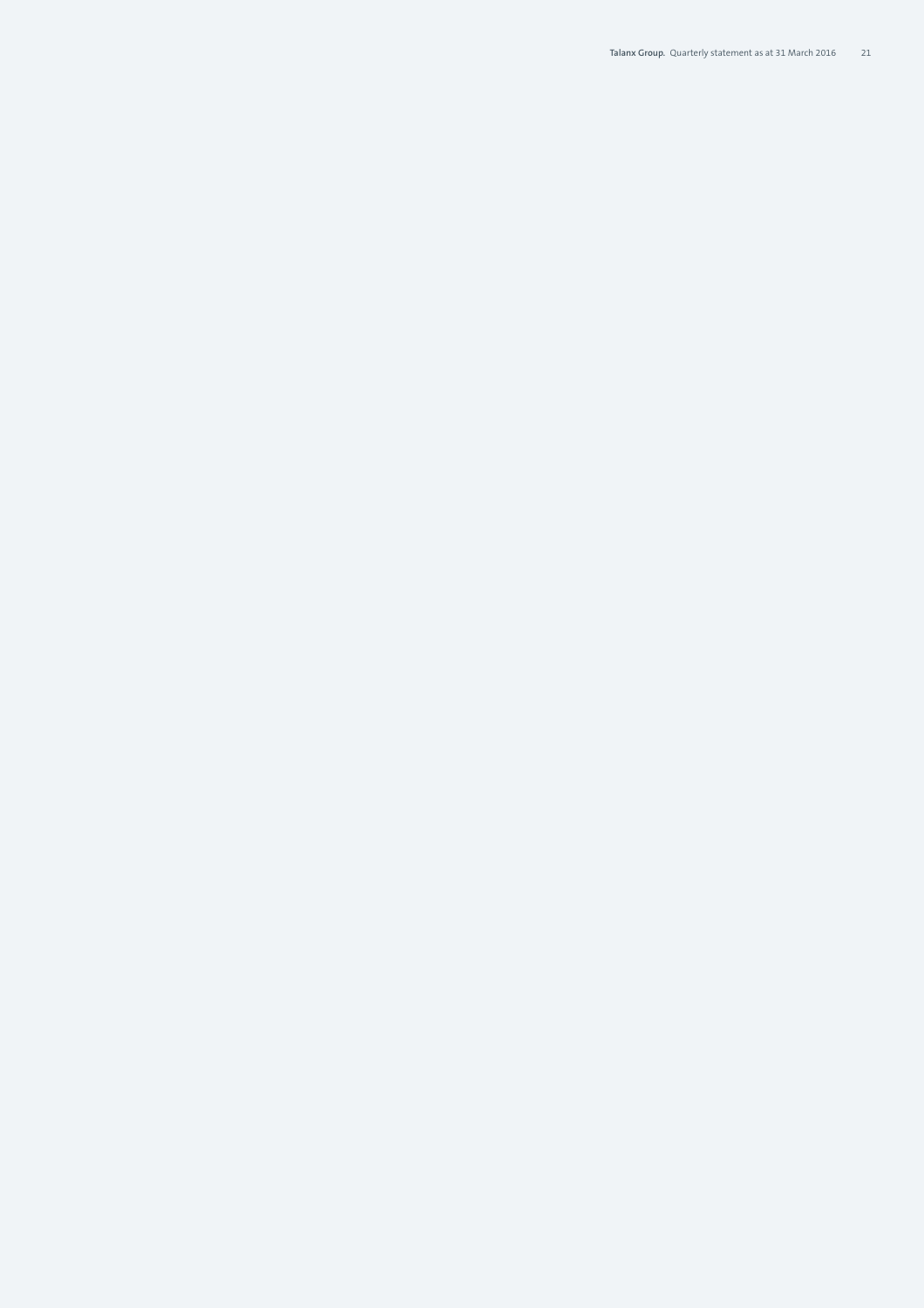# **SEGMENT REPORTING**

## **SEGMENT REPORTING. STATEMENT OF INCOME FOR THE PERIOD FROM 1 JANUARY TO 31 MARCH 2016**

EUR MILLION

|                                                                                             | <b>Industrial Lines</b> |                | Retail Germany |                | Retail International |                |
|---------------------------------------------------------------------------------------------|-------------------------|----------------|----------------|----------------|----------------------|----------------|
|                                                                                             | Q1 2016                 | Q1 2015        | Q1 2016        | Q1 2015        | 01 2016              | Q1 2015        |
| 1. Gross written premiums including premiums from<br>unit-linked life and annuity insurance | 1,921                   | 1,889          | 1,904          | 2,135          | 1,148                | 1,206          |
| 2. Savings elements of premiums from unit-linked life<br>and annuity insurance              |                         |                | 219            | 209            | 42                   | 48             |
| 3. Ceded written premiums                                                                   | 856                     | 937            | 71             | 85             | 127                  | 135            |
| 4. Change in gross unearned premiums                                                        | $-914$                  | $-858$         | $-408$         | $-405$         | $-24$                | $-97$          |
| 5. Change in ceded unearned premiums                                                        | $-386$                  | $-424$         | $-11$          | $-12$          | $-31$                | $-34$          |
| Net premiums earned                                                                         | 537                     | 518            | 1,217          | 1,448          | 986                  | 960            |
| 6. Claims and claims expenses (gross)                                                       | 693                     | 845            | 1,433          | 1,619          | 776                  | 751            |
| Reinsurers' share                                                                           | 275                     | 445            | 14             | 32             | 37                   | 58             |
| Claims and claims expenses (net)                                                            | 418                     | 400            | 1,419          | 1,587          | 739                  | 693            |
| 7. Acquisition costs and administrative expenses (gross)                                    | 232                     | 198            | 298            | 286            | 251                  | 261            |
| Reinsurers' share                                                                           | 124                     | 107            | 26             | 31             | 20                   | 14             |
| Acquisition costs and administrative expenses (net)                                         | 108                     | 91             | 272            | 255            | 231                  | 247            |
| 8. Other technical income                                                                   | 3                       | $\overline{2}$ | 6              | $\overline{7}$ | 6                    | $\overline{3}$ |
| Other technical expenses                                                                    | $\mathbf 1$             | 23             | 10             | 5              | 14                   | 15             |
| Other technical result                                                                      | $\overline{2}$          | $-21$          | $-4$           | $\overline{2}$ | $-8$                 | $-12$          |
| Net technical result                                                                        | 13                      | 6              | $-478$         | $-392$         | 8                    | $\,$ 8 $\,$    |
| 9. a. Investment income                                                                     | 70                      | 84             | 600            | 549            | 93                   | 96             |
| b. Investment expenses                                                                      | 20                      | 31             | 61             | 100            | 15                   | 19             |
| Net income from assets under own management                                                 | 50                      | 53             | 539            | 449            | 78                   | 77             |
| Net income from investment contracts                                                        |                         |                |                |                | $\overline{2}$       | $\overline{2}$ |
| Net interest income from funds withheld<br>and contract deposits                            |                         |                | $-4$           | $-4$           |                      |                |
| Net investment income                                                                       | 50                      | 53             | 535            | 445            | 80                   | 79             |
| share of profit or loss of equity-accounted<br>of which<br>associates and joint ventures    | $\overline{2}$          |                | 4              |                |                      |                |
| 10. a. Other income                                                                         | 59                      | 52             | 58             | 63             | 31                   | 27             |
| b. Other expenses                                                                           | 48                      | 39             | 68             | 59             | 58                   | 58             |
| Other income/expenses                                                                       | 11                      | 13             | $-10$          | 4              | $-27$                | $-31$          |
| Profit before goodwill impairments                                                          | 74                      | 72             | 47             | 57             | 61                   | 56             |
| 11. Goodwill impairments                                                                    |                         |                |                |                |                      |                |
| Operating profit/loss (EBIT)                                                                | 74                      | 72             | 47             | 57             | 61                   | 56             |
| 12. Financing costs                                                                         | $\overline{2}$          | $\overline{2}$ | 3              | $\overline{2}$ | 1                    | $\mathbf 1$    |
| 13. Taxes on income                                                                         | 24                      | 23             | 13             | 19             | 17                   | 14             |
| Net income                                                                                  | 48                      | 47             | 31             | 36             | 43                   | 41             |
| of which attributable to non-controlling interests                                          | $\qquad \qquad -$       |                | $\overline{2}$ | $\mathbf 1$    | $\overline{7}$       | 8              |
| of which attributable to shareholders of Talanx AG                                          | 48                      | 47             | 29             | 35             | 36                   | 33             |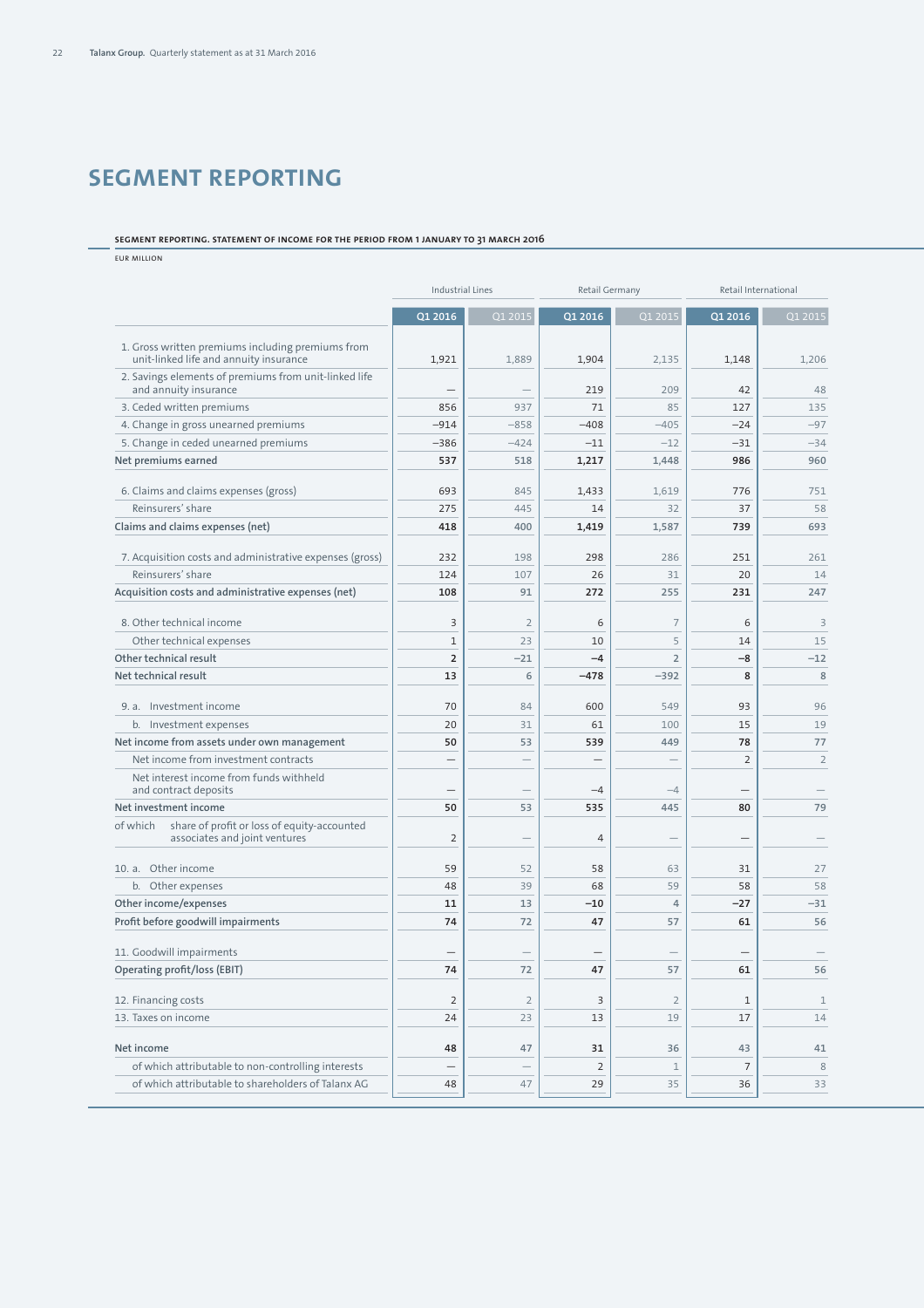| Non-Life<br>Reinsurance         |                          | Life/Health<br>Reinsurance          |                          | Corporate Operations     |                          | Consolidation         |                | Total          |                       |
|---------------------------------|--------------------------|-------------------------------------|--------------------------|--------------------------|--------------------------|-----------------------|----------------|----------------|-----------------------|
| Q1 2016                         | Q1 2015                  | Q1 2016                             | Q1 2015                  | Q1 2016                  | Q1 2015                  | Q1 2016               | Q1 2015        | Q1 2016        | $\overline{Q}$ 1 2015 |
|                                 |                          |                                     |                          |                          |                          |                       |                |                |                       |
| 2,502                           | 2,617                    | 1,761                               | 1,783                    | 14                       | 11                       | $-255$                | $-201$         | 8,995          | 9,440                 |
|                                 |                          |                                     |                          |                          |                          |                       |                |                |                       |
| $\overline{\phantom{0}}$<br>303 | $\overline{\phantom{m}}$ |                                     |                          | $\overline{7}$           | $\overline{7}$           |                       |                | 261<br>1,295   | 257<br>1,466          |
| $-291$                          | 291<br>$-491$            | 168<br>$-12$                        | 212<br>$-21$             | $-8$                     | $-1$                     | $-237$<br>39          | $-201$<br>$-7$ | $-1,618$       | $-1,880$              |
| $-53$                           | $-47$                    | $\overline{\phantom{m}}$            | $\overline{\phantom{m}}$ | $-5$                     | $-5$                     | 41                    | $-8\,$         | $-445$         | $-530$                |
| 1,961                           | 1,882                    | 1,581                               | 1,550                    | 4                        | $\,$ 8 $\,$              | $-20$                 | $1\,$          | 6,266          | 6,367                 |
|                                 |                          |                                     |                          |                          |                          |                       |                |                |                       |
| 1,418                           | 1,404                    | 1,499                               | 1,536                    | $\mathbf{1}$             | 5                        | $-105$                | $-200$         | 5,715          | 5,960                 |
| 102                             | 73                       | 159                                 | 195                      | $\overline{\phantom{0}}$ |                          | $-106$                | $-192$         | 481            | 611                   |
| 1,316                           | 1,331                    | 1,340                               | 1,341                    | $\mathbf{1}$             | 5                        | $\mathbf{1}$          | $-8$           | 5,234          | 5,349                 |
| 588                             | 517                      | 318                                 | 311                      | $\mathbf{1}$             | $\mathbf 1$              | $-62$                 | $-55$          | 1,626          | 1,519                 |
| 43                              | 43                       | 12                                  | 19                       | $\qquad \qquad -$        | $\overline{\phantom{0}}$ | $-63$                 | $-60$          | 162            | 154                   |
| 545                             | 474                      | 306                                 | 292                      | $\mathbf{1}$             | $\mathbf{1}$             | $\mathbf{1}$          | 5              | 1,464          | 1,365                 |
|                                 |                          |                                     |                          |                          |                          |                       |                |                |                       |
| $\qquad \qquad -$               | $\mathbf 1$<br>5         | $\qquad \qquad -$<br>$\overline{3}$ | $\overline{2}$           | $\qquad \qquad -$        | $\qquad \qquad -$        | $\mathbf{1}$<br>$-22$ | 5              | 16<br>6        | 13<br>55              |
| $\qquad \qquad -$               | $-4$                     | $-3$                                | $-2$                     | $\qquad \qquad -$        | $\overline{\phantom{m}}$ | 23                    | $-5$           | 10             | $-42$                 |
| 100                             | 73                       | $-68$                               | $-85$                    | $\overline{2}$           | $\overline{2}$           | $\mathbf{1}$          | $-1$           | $-422$         | $-389$                |
|                                 |                          |                                     |                          |                          |                          |                       |                |                |                       |
| 278                             | 251                      | 95                                  | 143                      | $\overline{3}$           | $\overline{4}$           | $-19$                 | $-8$           | 1,120          | 1,119                 |
| 69                              | 56                       | 17                                  | 19                       | 23                       | 18                       | $-26$                 | $-23$          | 179            | 220                   |
| 209                             | 195                      | 78                                  | 124                      | $-20$                    | $-14$                    | $\overline{7}$        | 15             | 941            | 899                   |
| $\qquad \qquad -$               | $\overline{\phantom{m}}$ | $\overline{\phantom{0}}$            | $\overline{\phantom{m}}$ | $\qquad \qquad -$        | $\overline{\phantom{m}}$ | $\qquad \qquad -$     |                | $\overline{2}$ | $\overline{2}$        |
| 4                               | $\overline{4}$           | 79                                  | 95                       | $\qquad \qquad -$        |                          |                       |                | 79             | 95                    |
| 213                             | 199                      | 157                                 | 219                      | $-20$                    | $-14$                    | $\overline{7}$        | 15             | 1,022          | 996                   |
|                                 |                          |                                     |                          |                          |                          |                       |                |                |                       |
| $1\,$                           | $\overline{2}$           | $\overline{\phantom{0}}$            |                          | $\overline{\phantom{0}}$ | $\sqrt{2}$               | $-5$                  |                | $\overline{2}$ | $\overline{4}$        |
| 202                             | 190                      | 96                                  | 114                      | 181                      | 177                      | $-165$                | $-156$         | 462            | 467                   |
| 205                             | 183                      | 82                                  | 72                       | 165                      | 158                      | $-137$                | $-138$         | 489            | 431                   |
| $-3$                            | $\overline{7}$           | 14                                  | 42                       | 16                       | 19                       | $-28$                 | $-18$          | $-27$          | 36                    |
| 310                             | 279                      | 103                                 | 176                      | $-2$                     | $\overline{\phantom{a}}$ | $-20$                 | $-4$           | 573            | 643                   |
|                                 |                          |                                     |                          |                          |                          |                       |                |                |                       |
| 310                             | 279                      | 103                                 | 176                      | $^{-2}$                  |                          | $-20$                 | $-4$           | 573            | 643                   |
|                                 |                          |                                     |                          |                          |                          |                       |                |                |                       |
| 18                              | 25                       | $\mathbf{1}$                        | $\mathbf{1}$             | 21                       | 23                       | $-9$                  | $-8$           | 37             | 46                    |
| 76                              | 78                       | 26                                  | 48                       | $\mathbf{1}$             | $\overline{4}$           | $-2$                  | $\mathbf 1$    | 155            | 187                   |
| 216                             | 176                      | 76                                  | 127                      | $-24$                    | $-20$                    | $-9$                  | 3              | 381            | 410                   |
| 112                             | 89                       | 38                                  | 61                       | $\overline{\phantom{m}}$ | $\overline{\phantom{m}}$ | $\qquad \qquad -$     |                | 159            | 159                   |
| 104                             | 87                       | 38                                  | 66                       | $-24$                    | $-20$                    | $-9$                  | $\mathsf{3}$   | 222            | 251                   |
|                                 |                          |                                     |                          |                          |                          |                       |                |                |                       |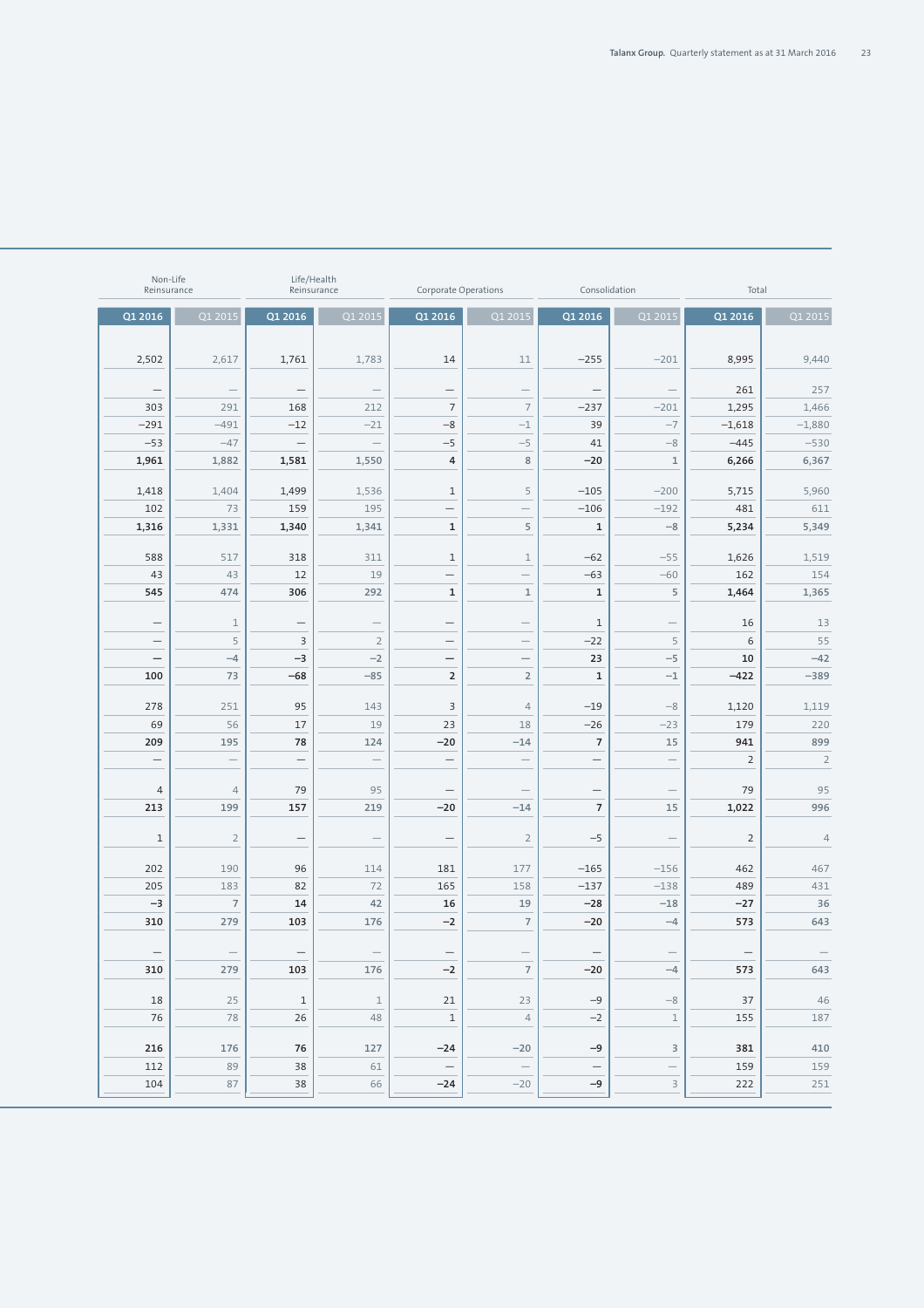# **OTHER DISCLOSURES**

This document is a quarterly statement in accordance with section 51a of the Exchange Rules for the Frankfurter Wertpapierbörse.

The consolidated balance sheet, the consolidated statement of income, the consolidated statement of comprehensive income and the consolidated cash flow statement were prepared in accordance with the International Financial Reporting Standards (IFRSs), as adopted by the European Union. The statement was prepared in compliance with the requirements of IAS 34 "Interim Financial Reporting". The same accounting policies were applied as for the consolidated financial statements as at 31 December 2015.

The interim consolidated financial statements were prepared in euros (EUR). The amounts shown have been rounded to millions of euros (EUR million). This may give rise to rounding differences in the tables presented in this report. As a rule, amounts in brackets refer to the previous year.

Prepared by the Board of Management and hence authorised for publication in Hannover on 4 May 2016.

## **SIGNIFICANT CHANGES IN THE BASIS OF CONSOLIDATION/ DISPOSAL GROUPS**

To further expand the infrastructure portfolio, three wind farm companies were acquired in the reporting period: Infrastruktur Ludwigsau GmbH & Co. KG, Wörstadt (acquisition date: 22 January 2016), UGE Parchim Drei GmbH & Co. KG Umweltgerechte Energie, Meißen (1 February 2016) and UGE Rehein Eins GmbH & Co. KG Umweltgerechte Energie, Meißen (9 February 2016). The planned overall investment in these wind farm projects amounts to EUR 89 million and is attributable to the Retail Germany segment.

The Group signed a contract in April 2016 for the sale of the 51% interest held by Towarzystwo Ubezpieczeń Europa S. A., Wrocław, Poland, in Open Life Towarzystwo Ubezpieczeń Życie S. A., Warschau, Polen (Retail International segment). The transaction is expected to close in the second quarter of 2016. The company is classified in accordance with IFRS 5 as a disposal group as at the reporting date.

## **CURRENCY TRANSLATION**

Talanx AG's reporting currency is the euro (EUR).

#### **EXCHANGE RATES FOR OUR KEY FOREIGN CURRENCIES**

| EUR 1 corresponds to         | Balance sheet<br>(reporting date) |            | Statement of income<br>(average) |         |  |
|------------------------------|-----------------------------------|------------|----------------------------------|---------|--|
|                              | 31.3.2016                         | 31.12.2015 | 01 2016                          | 01 2015 |  |
| Australia<br><b>AUD</b>      | 1.4797                            | 1.4981     | 1.5103                           | 1.4474  |  |
| <b>Brazil</b><br><b>BRL</b>  | 4.1236                            | 4.2314     | 4.2830                           | 3.2458  |  |
| Canada<br>CAD                | 1.4733                            | 1.5158     | 1.5001                           | 1.4045  |  |
| China<br><b>CNY</b>          | 7.3539                            | 7.0970     | 7.1914                           | 7.0818  |  |
| United Kingdom<br><b>GBP</b> | 0.7911                            | 0.7381     | 0.7701                           | 0.7469  |  |
| <b>MXN Mexico</b>            | 19.5522                           | 18.8613    | 19.5518                          | 17.0219 |  |
| Poland<br>PLN                | 4.2563                            | 4.2392     | 4.3222                           | 4.1891  |  |
| <b>USD</b><br><b>USA</b>     | 1.1389                            | 1.0927     | 1.1031                           | 1.1358  |  |
| South Africa<br><b>ZAR</b>   | 16.7684                           | 16.8447    | 17.1500                          | 13.3540 |  |

## **EVENTS AFTER THE END OF THE REPORTING PERIOD**

As part of the project to modernise business with German retail and commercial customers, the management and the Group Employee Council commenced negotiations in April 2016 to cut 330 jobs at HDI Vertriebs AG, Hannover, by 2020. Restructuring provisions of around EUR 35 million are to be recognised for these measures.

On 10 April 2016, the Austrian Financial Market Authority (FMA), as the responsible resolution authority, published its decision regarding the bail-in of 0% for subordinated and 46.02% for other (non-subordinated) liabilities of Heta Asset Resolution AG. At the same time, it defined the maturities of issued debt securities as being due by 31 December 2023 and cancelled all interest as of 1 March 2015 (start of the moratorium). Simultaneously, the FMA (in its decision regarding the submissions (objections) raised by the Group) confirmed that the moratorium will remain in effect until 31 May 2016. In principle, a bail-in had been expected during the moratorium. It now gives creditors the opportunity to proceed with their claims against the statutory guarantors, the state of Kärnten and the Kärntner Landesholding.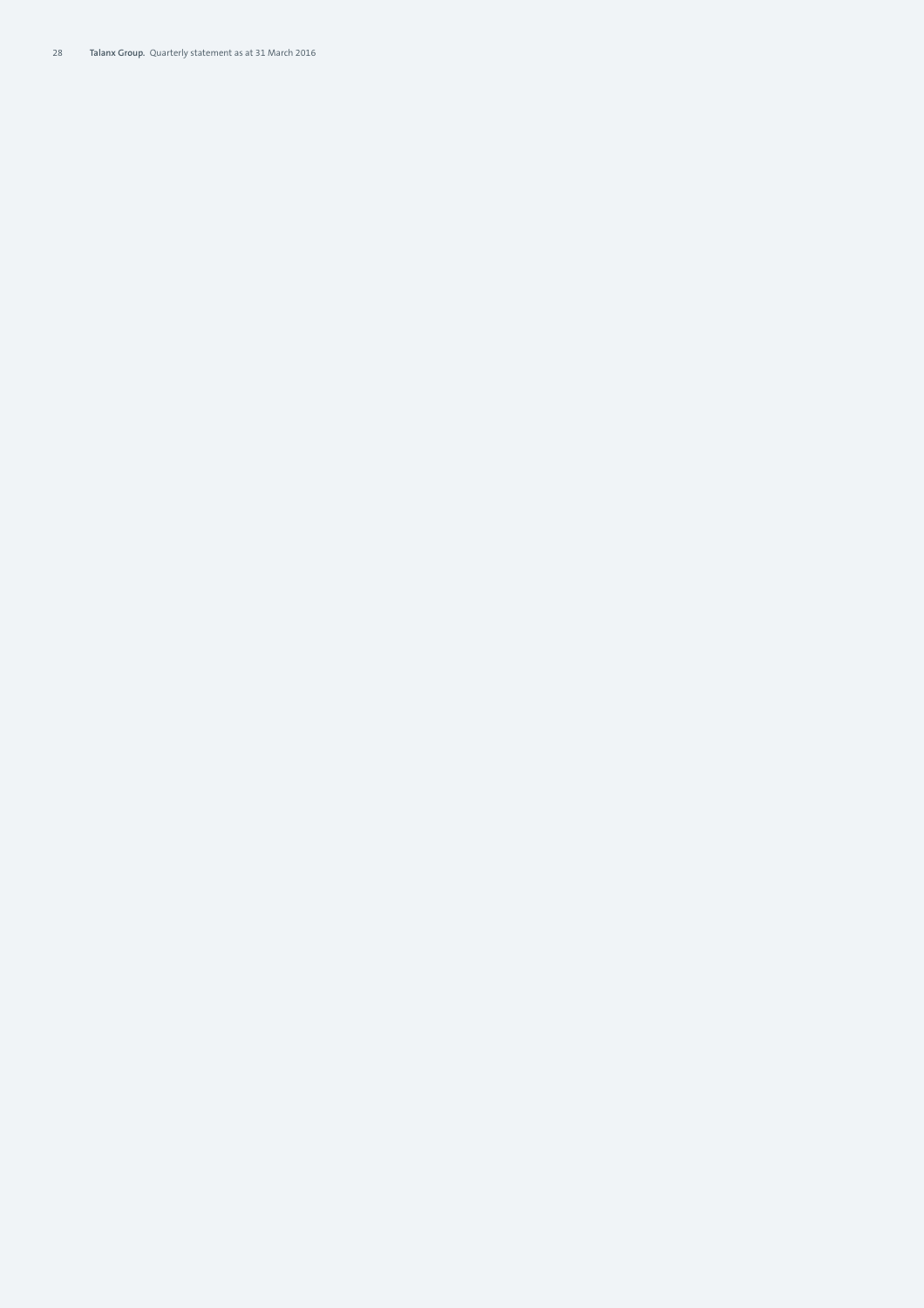# **CONTACT INFORMATION**

# **FINANCIAL CALENDAR 2016**

# Talanx AG

Riethorst 2 30659 Hannover Germany Telephone +49 511 3747-0 Telefax +49 511 3747-2525 www.talanx.com

12 August Interim Report as at 30 June 2016

15 November Quarterly Statement as at 30 September 2016

17 November Capital Markets Day

# Group Communications

Andreas Krosta Telephone +49 511 3747-2020 Telefax +49 511 3747-2025 andreas.krosta@talanx.com

## Investor Relations

Carsten Werle Telephone +49 511 3747-2231 Telefax +49 511 3747-2286 carsten.werle@talanx.com

This is a translation of the original German text; the German version shall be authoritative in case of any discrepancies in the translation.

Quarterly statement online: www.talanx.com/investor-relations

Follow us on Twitter:



@talanx @talanx\_en